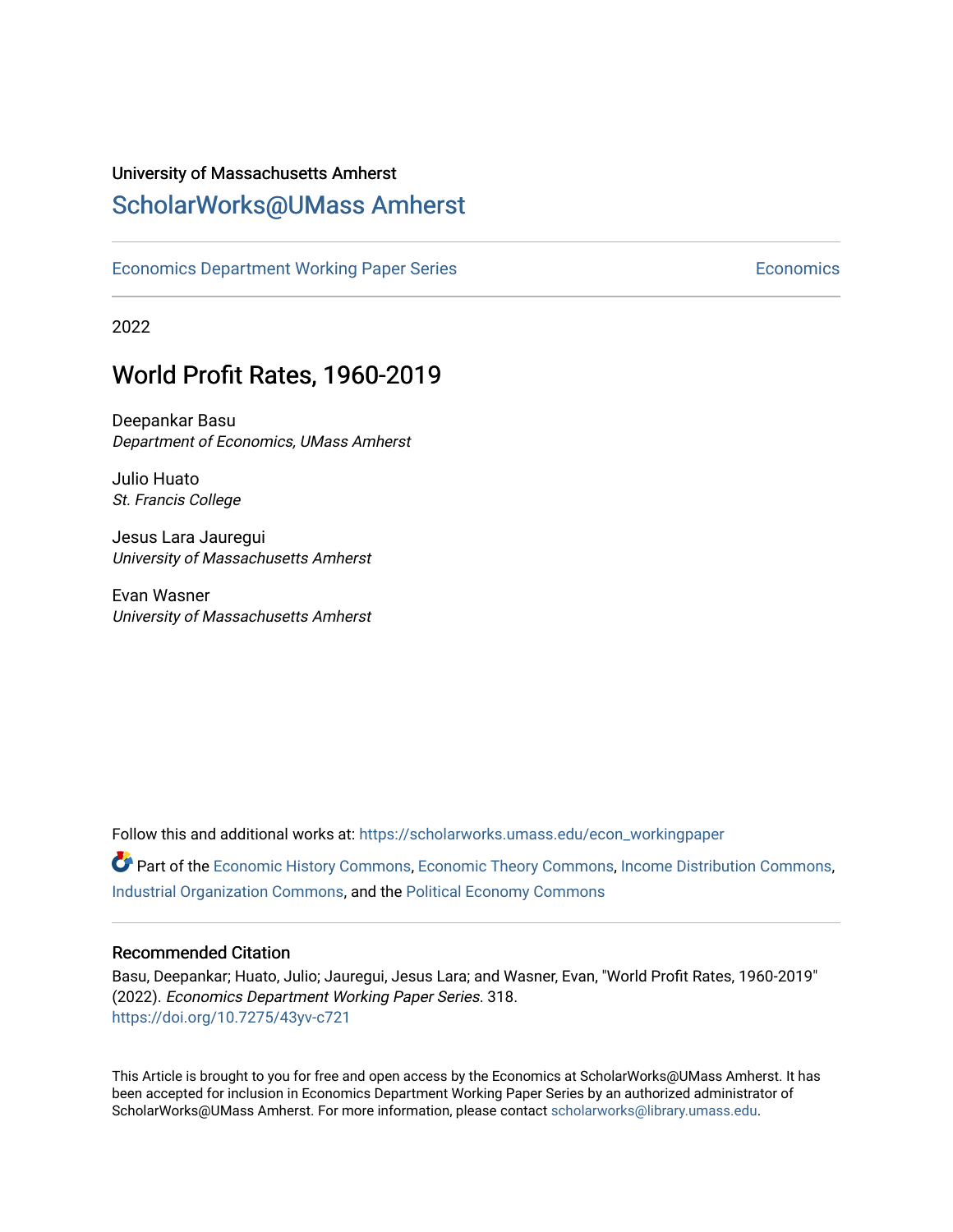# World Profit Rates, 1960–2019

Deepankar Basu<sup>∗</sup> Julio Huato† Jesus Lara Jauregui‡ Evan Wasner§

December 29, 2021

#### Abstract

In this paper we present estimates of the world profit rate using country-level data from the Extended Penn World Table 7.0 and industry-level data from the World Input Output Database. The country-aggregated world profit rate series spans the period from 1960 to 2019, and the industry-aggregated world profit rate series runs from 2000 to 2014. The country-aggregated world profit rate series displays a strong negative linear trend for the period 1960-1980 and a weaker negative linear trend from 1980 to 2019. A medium run decomposition analysis reveals that the decline in the world profit rate is driven by a decline in the output-capital ratio. The industry-aggregated world profit rate shows a negative linear trend for the period 2000-2014, which, once again, is driven by a fall in the output-capital ratio. We have created a World Profitability Dashboard to allow researchers to freely access profit rate series and the underlying data at country, industry, country-group and world levels of aggregation.

JEL Codes: B51.

Keywords: profit rate, profit share, output-capital ratio, profitability decomposition.

<sup>∗</sup>Department of Economics, University of Massachusetts, Amherst, MA 01002, email: dbasu@econs.umass.edu

<sup>†</sup>Department of Economics, St. Francis College, Brooklyn, New York, email: jhuato@sfc.edu.

<sup>‡</sup>Department of Economics, University of Massachusetts, Amherst, MA 01002, email: jlarajauregu@umass.edu

<sup>§</sup>Department of Economics, University of Massachusetts, Amherst, MA 01002, email: ewasner@umass.edu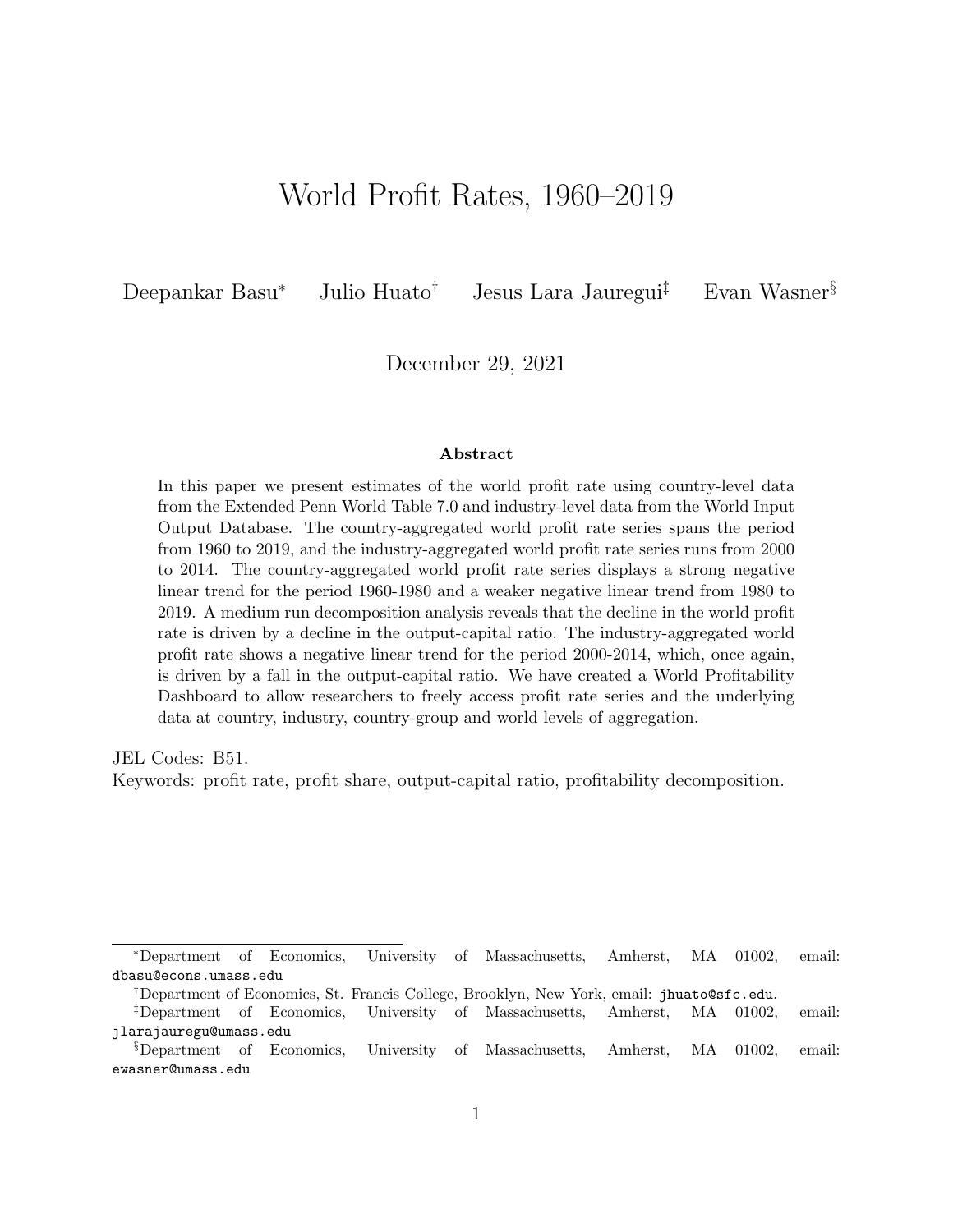## 1 Introduction

This paper presents estimates of world profit profit rates since 1960. Two important facts motivate the research reported in this paper. First, capitalism is an inherently global system and needs to be studied as such. Second, capitalism is a system of social production that is governed by the generation and realization of profit. Hence, the rate of profit is one of the key parameters that captures the dynamics of capitalism. Bringing these two insights together suggests the importance of estimating and studying global or world profit rates.

Even as scholars realize the importance of global profit rates, data difficulties and methodological issues have prevented previous studies from estimating world profit rates for a large group of countries. One of the first studies to report a world profit rate was Li et al. (2007). In this study, the authors attempted to estimate a world profit rate going back to the nineteenth century using data from various national sources. While the time span of their study is long, the countries included in their sample is small, varying between 3 (for the nineteenth century) and 6 (after 1963). Roberts (2012) presents estimates of a world profit rate using 11 major countries, the G7 countries and the 4 BRIC countries. Roberts (2012) used data from the Extended Penn World Tables and presents both weighted and unweigheted averages of country-level profit rates as the estimate of the world profit rate, a method that is common in the literature. Maito (2014) presents estimates of a world profit rate by aggregating data from national sources for 14 large capitalist countries. Roberts (2015) revisits his previous calculations, extends his sample of countries and time period and re-estimates a world profit rate for the G20 group of countries using data from the Penn World Tables. Building on this previous work, Maito (2018) presents estimates of a world profit rate by aggregating 14 countries, both core and peripheral. He presents both weighted and unweighted averages of country-level profit rates as his estimate of the world profit rate.

We extend the existing literature on world profit rates in several ways. First, we derive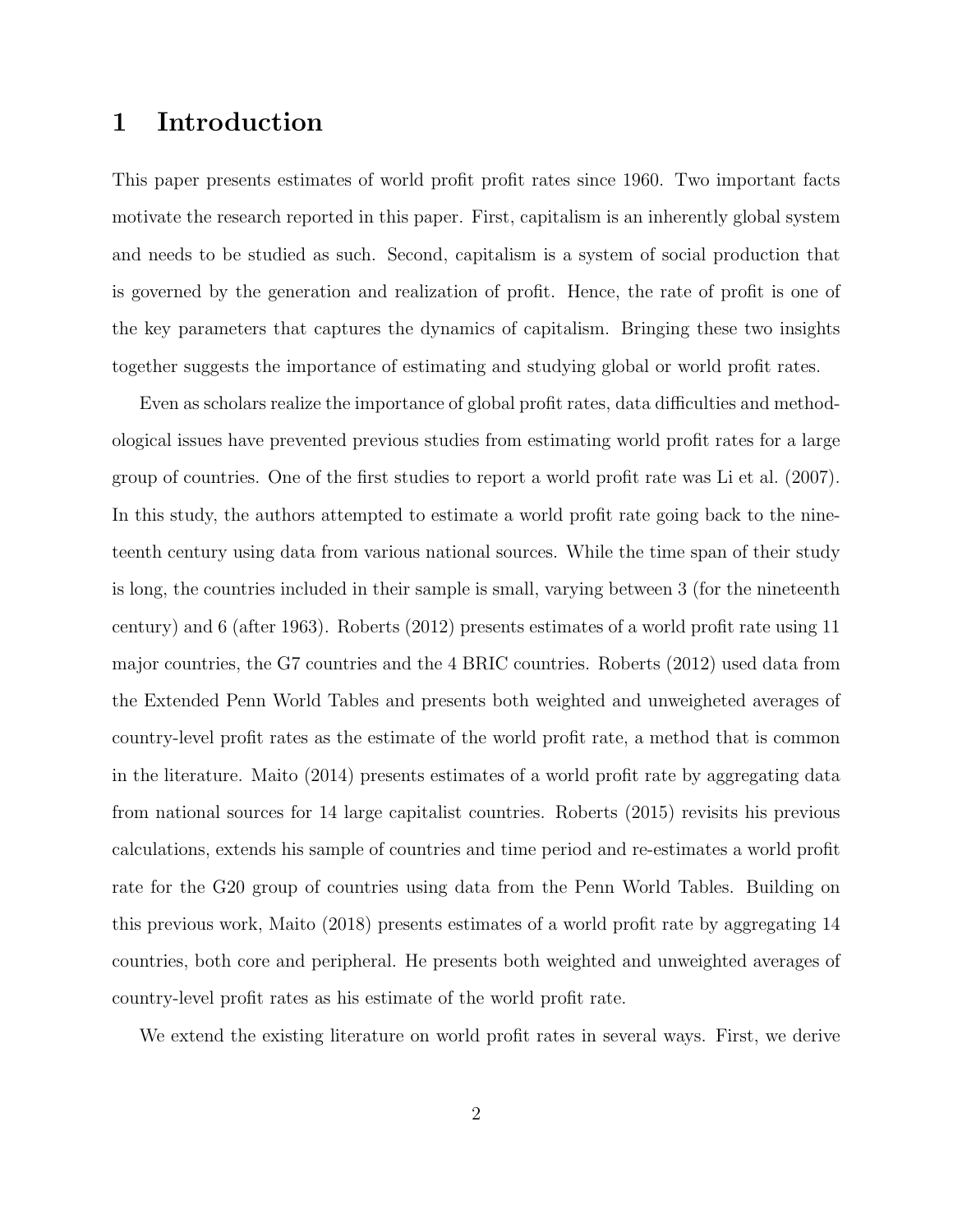a simple formula to aggregate country-level profit rates into a world profit rate. Using this formula, we see that the world profit rate is a weighted average of country-level profit rates with a country's share in the world capital stock being the weight. This implies that earlier studies like Roberts (2012) and Maito (2018) that have used GDP to weight country-level profit rates have used an incorrect aggregation methodology.

Second, we use two different data sources: the latest version of the Extended Penn World Tables (EPWT 7.0) and the Socio Economic Accounts of the World Input-Output Database. Hence, our basic sample of countries is much larger than all existing studies and our data set covers the period from 1960 to 2019.

Third, we use two different exchange rates to convert national level variables expressed in local currency units into a common unit: current PPP exchange rates and nominal exchange rates. The use of exchange rates allows us to properly compute world profit rates by ensuring that we add commensurate quantities.

Fourth, we have created a World Profitability Dashboard to accompany this paper. Researchers can use the dashboard to view time series plots and medium run decompositions of profit rates at different levels of aggregation, starting from country level or industry level to country-group levels to the world level. The full data set used to construct these plots and tables are available for download in a variety of formats.

Taking account of limitations arising from availability of data on profitability variables and exchange rates, we construct two different world profitability series. Our first measure aggregates country-level profit rates using PPP exchange rates; our second measure uses nominal exchange rates for aggregation. We compute each of these two measures on country and industry-level data using all observations and a balanced panel.

All our measures of the world profit rate display similar trends. Over the whole sample period, 1960-2019, there is negative linear trend in the world profit rate series. Thus, there is an unconditional decline in the world profit rate over the past 60 years. A medium run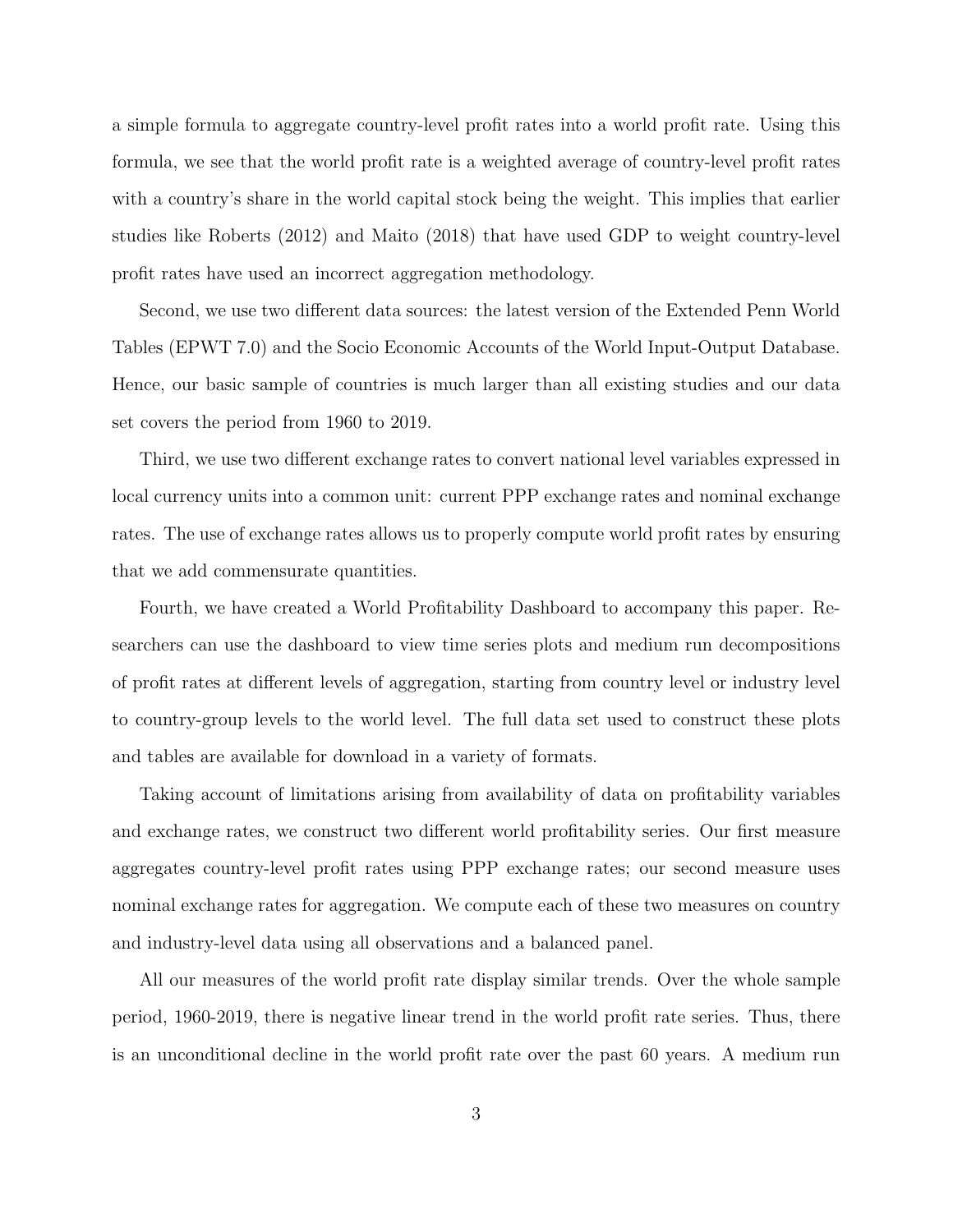decomposition of the change in the rate of profit shows that the decline in the profit rate has been driven by the fall in the output-capital ratio, while the profit share increased.

When we break up the sample period into two sub-periods, 1960-1980 (regulated capitalism) and 1981-2019 (neoliberal capitalism), we see the same basic trend, though with different degrees of decline. In the regulated period, the rate of profit fell sharply, driven by the fall in the output-capital ratio. In the neoliberal period, the world profit rate recovered for a few decades before declining once again. Over the whole neoliberal period, the world profit rate has a weak negative linear trend, i.e. the world profit rate declined. The decline is, once again, driven by the fall in the output-capital ratio.

The rest of the paper is organized as follows. In the next section we discuss our data sources; in the following section discuss our methodology for constructing world profit rates; in the next section, we present estimates of world profit rates, discuss its temporal evolution and report the results of a medium run decomposition of the profit rate into the profit share and the output-capital ratio; in the penultimate section, we introduce the World Profitability Dashboard and provide links to access it; in the final section, we conclude the paper with some thoughts about future research.

## 2 Data

The world profit rate measures presented in this paper are are derived from two main datasets:

- the Extended Penn World Table 7.0 (EPWT7)<sup>1</sup> and
- the Socio Economic Accounts from the World Input-Output Database (SEA-WIOD).<sup>2</sup>

<sup>&</sup>lt;sup>1</sup>For details see Marquetti et al.  $(2012)$ 

<sup>2</sup>A detailed description of data sources and estimation methods is given in Timmer et al. (2015).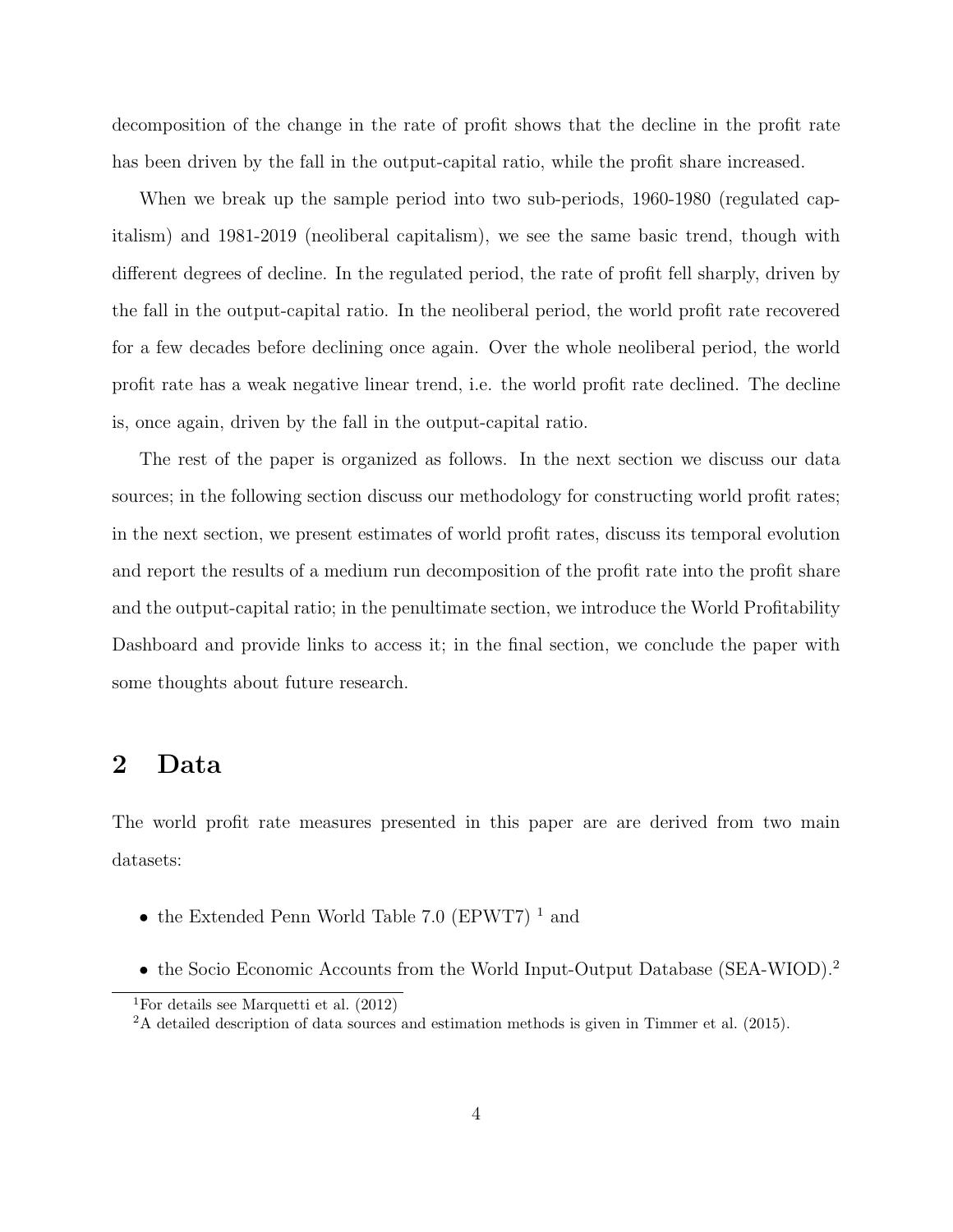For global and by-group aggregation, the World Bank's July 2015 country classification supplied by the World Bank<sup>3</sup> and the OECD's exchange rates and PPP estimates<sup>4</sup> were used.

## 2.1 The EPWT7

The EPWT is a data set on economic growth assembled and maintained by Adalmir Marquetti. The data series in the EPWT come from the Penn World Tables and some other sources. Data in the EPWT are recorded at an annual frequency. Several versions of the EPWT are available and we use the latest version that is currently under construction, version  $7.0<sup>5</sup>$ . The subset of the EPWT7 used here contains complete annual data (8.116) observations) on

- gross domestic product (current national prices)
- capital stock (current national prices), and
- labor share

for 170 countries  $6 \text{ over (at most) } 70 \text{ years } (1950-2019).$ 

<sup>&</sup>lt;sup>3</sup>For details, see WB  $(2021)$ .

<sup>4</sup>For details, see OECD (2021).

<sup>5</sup>We would like to thank Adalmir Marquetti for providing us access to an advance version of EPWT 7.0. For details, see Marquetti et al. (2012).

<sup>6</sup>Aruba, Angola, Albania, United Arab Emirates, Argentina, Armenia, Australia, Austria, Azerbaijan, Burundi, Belgium, Benin, Burkina Faso, Bangladesh, Bulgaria, Bahrain, Bahamas, Bosnia and Herzegovina, Belarus, Belize, Bermuda, Bolivia (Plurinational State of), Brazil, Barbados, Brunei Darussalam, Bhutan, Botswana, Central African Republic, Canada, Switzerland, Chile, China, Côte d'Ivoire, Cameroon, D.R. of the Congo, Congo, Colombia, Comoros, Cabo Verde, Costa Rica, Cayman Islands, Cyprus, Czech Republic, Germany, Djibouti, Dominica, Denmark, Dominican Republic, Algeria, Ecuador, Egypt, Spain, Estonia, Ethiopia, Finland, Fiji, France, Gabon, United Kingdom, Georgia, Ghana, Guinea, Gambia, Guinea-Bissau, Equatorial Guinea, Greece, Guatemala, China, Hong Kong SAR, Honduras, Croatia, Hungary, Indonesia, India, Ireland, Iran (Islamic Republic of), Iraq, Iceland, Israel, Italy, Jamaica, Jordan, Japan, Kazakhstan, Kenya, Kyrgyzstan, Cambodia, Republic of Korea, Kuwait, Lao People's DR, Lebanon, Liberia, Saint Lucia, Sri Lanka, Lesotho, Lithuania, Luxembourg, Latvia, China, Macao SAR, Morocco, Republic of Moldova, Madagascar, Maldives, Mexico, North Macedonia, Mali, Malta, Myanmar, Montenegro, Mongolia, Mozambique, Mauritania, Mauritius, Malawi, Malaysia, Namibia, Niger, Nigeria, Nicaragua, Netherlands, Norway,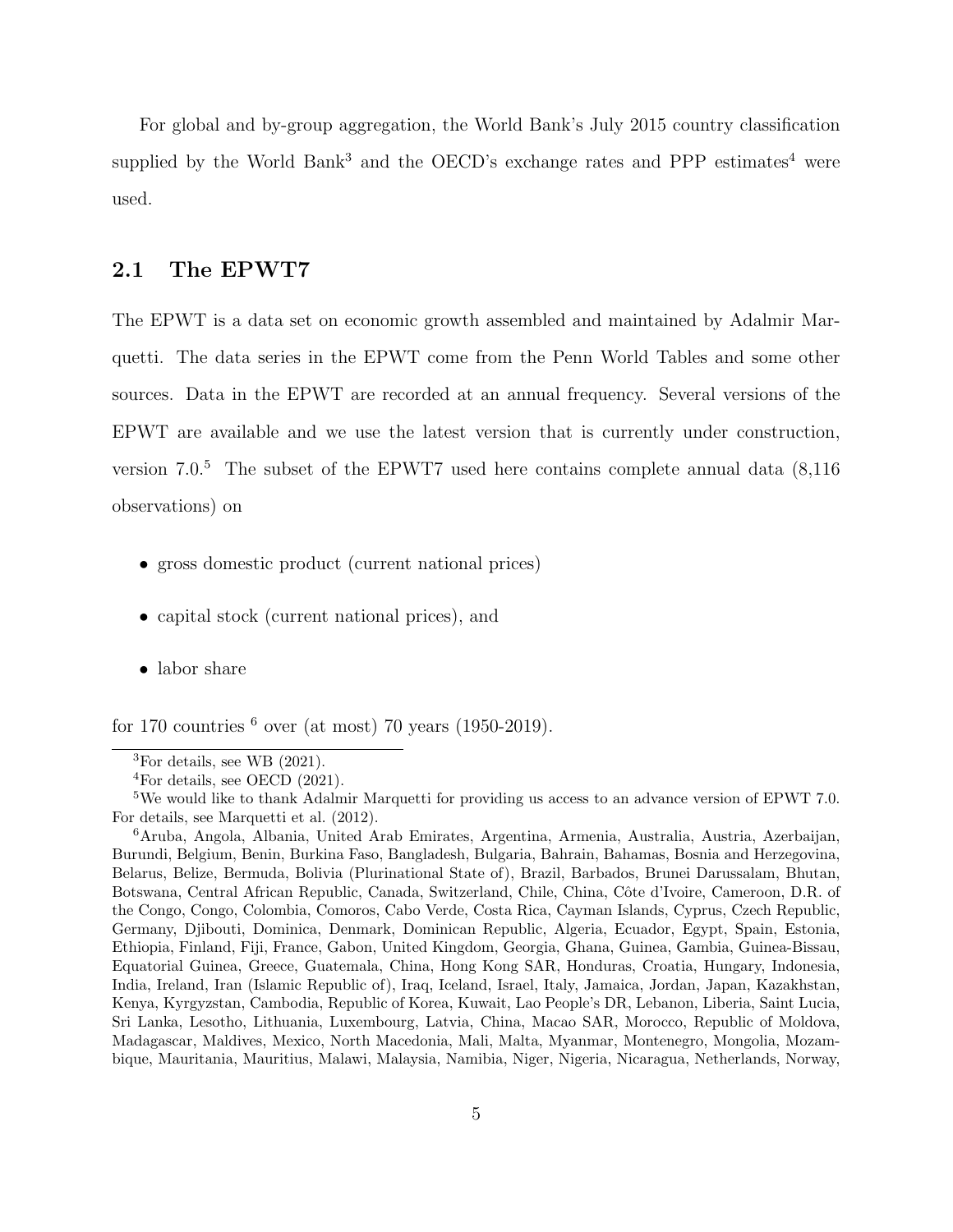The gross domestic product statistics are drawn from the original Penn World Table 10, while capital stocks are estimated anew using a Perpetual Inventory methodology. We aggregate country-level profit rates to compute the world profit rate series. We discuss the details of our aggregation methodology in the next section.

## 2.2 The SEA-WIOD

The WIOD covers 43 countries and 56 sectors classified according to the International Standard Industrial Classification revision  $4<sup>7</sup>$  The SEA is a part of the WIOD and contains industry-level data on employment, capital stocks, gross output and value added at current and constant prices. The subset of the SEA-WIOD data set used in this work contains complete annual data (564,240 observations) on

- gross value added (current national basic prices)
- capital stock (current national basic prices), and
- labor share of gross value added

for 56 sectors/industries in 42 countries  $\delta$  over (at most) 15 years (2000-2014). We aggregate the SEA-WIOD data in two steps, first across countries and then across industries. We discuss the details of our aggregation methodology in the next section.

Nepal, New Zealand, Oman, Panama, Peru, Philippines, Poland, Portugal, Paraguay, State of Palestine, Qatar, Romania, Russian Federation, Rwanda, Saudi Arabia, Sudan, Senegal, Singapore, Sierra Leone, El Salvador, Serbia, Sao Tome and Principe, Suriname, Slovakia, Slovenia, Sweden, Eswatini, Syrian Arab Republic, Chad, Togo, Thailand, Tajikistan, Turkmenistan, Trinidad and Tobago, Tunisia, Turkey, Taiwan, U.R. of Tanzania: Mainland, Uganda, Ukraine, Uruguay, United States, Uzbekistan, Venezuela (Bolivarian Republic of), British Virgin Islands, Viet Nam, Yemen, South Africa, Zambia, Zimbabwe

<sup>7</sup>For details, see https://www.rug.nl/ggdc/valuechain/wiod/

<sup>8</sup>Australia, Austria, Belgium, Bulgaria, Brazil, Canada, Switzerland, China, People's Republic of, Cyprus, Czech Republic, Germany, Denmark, Spain, Estonia, Finland, France, United Kingdom, Greece, Croatia, Hungary, Indonesia, India, Ireland, Italy, Japan, Republic of Korea, Lithuania, Luxembourg, Latvia, Mexico, Malta, Netherlands, Norway, Poland, Portugal, Romania, Russian Federation, Slovakia, Slovenia, Sweden, Turkey, United States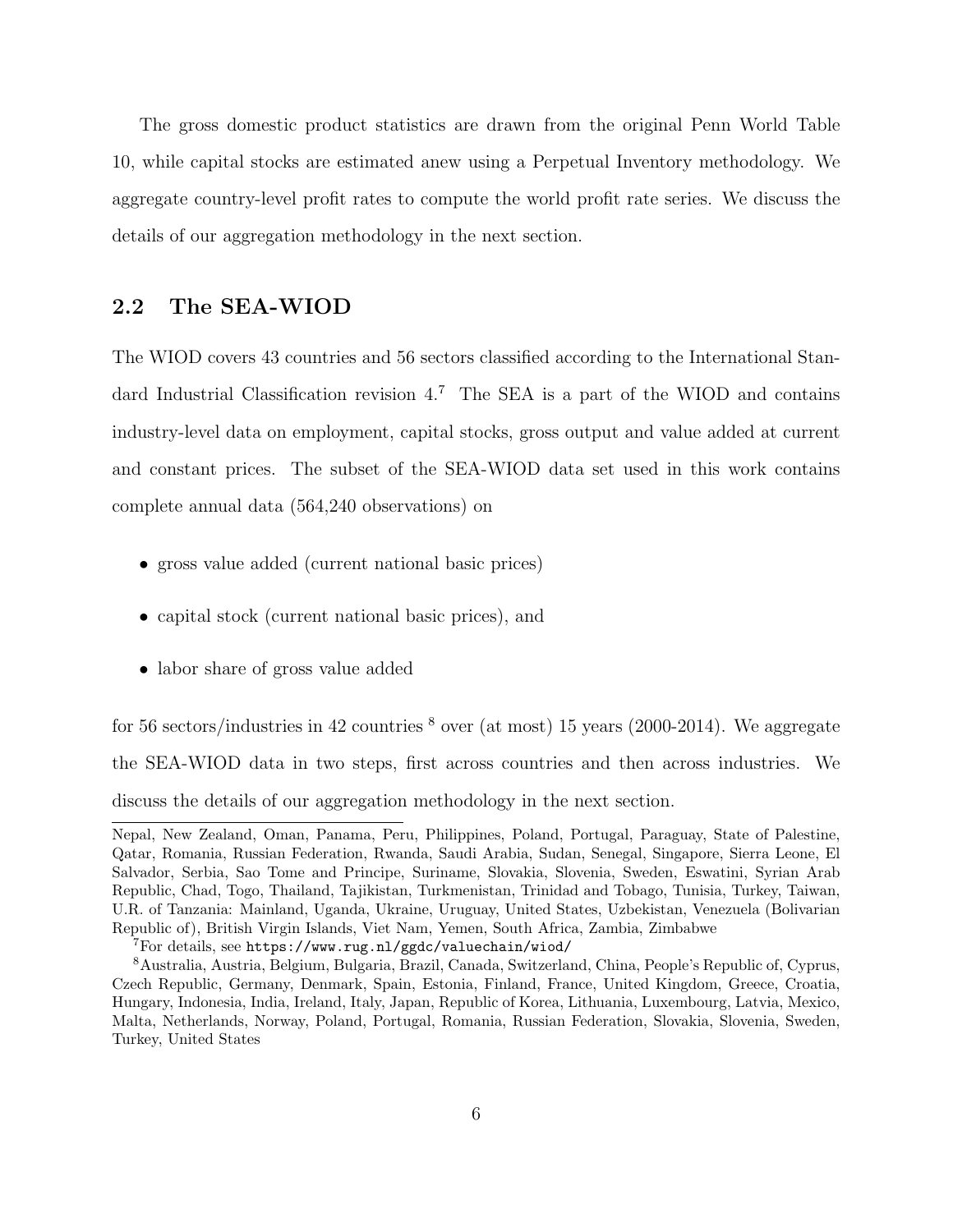# 3 Construction of the World Profit Rate

We construct world profit rate series in two ways. First, we use country-level data from the EPWT7 and aggregate over countries, using either PPP or nominal exchange rates, to construct a world profit rate series. Second, we use country-industry level data from the SEA-WIOD and construct world profit rate series in two steps. In the first step, we aggregate across countries for each industry to compute world profit rates for each industry. In the second step, we aggregate across all industries to compute a world profit rate series.

## 3.1 Aggregating Country Data from EPWT7

Let  $j = 1, 2, \ldots, N$  index the countries in our sample. Using country-level data on profit income and capital stock, we want to compute a world profit rate. In year  $t$ , the world profit rate is defined as

$$
r_t^w = \frac{\Pi_t}{K_t} \tag{1}
$$

where  $\Pi_t$  and  $K_t$  are the world profit income and world capital stock, respectively, in year t. World profit income and capital stock,  $\Pi_t$  and  $K_t$ , are, in turn, the sum of the corresponding country-level variables,

$$
\Pi_t = \sum_{j=1}^N \Pi_{jt} \tag{2}
$$

and

$$
K_t = \sum_{j=1}^{N} K_{jt} \tag{3}
$$

where  $j = 1, 2, ..., N$  indexes the countries in the sample.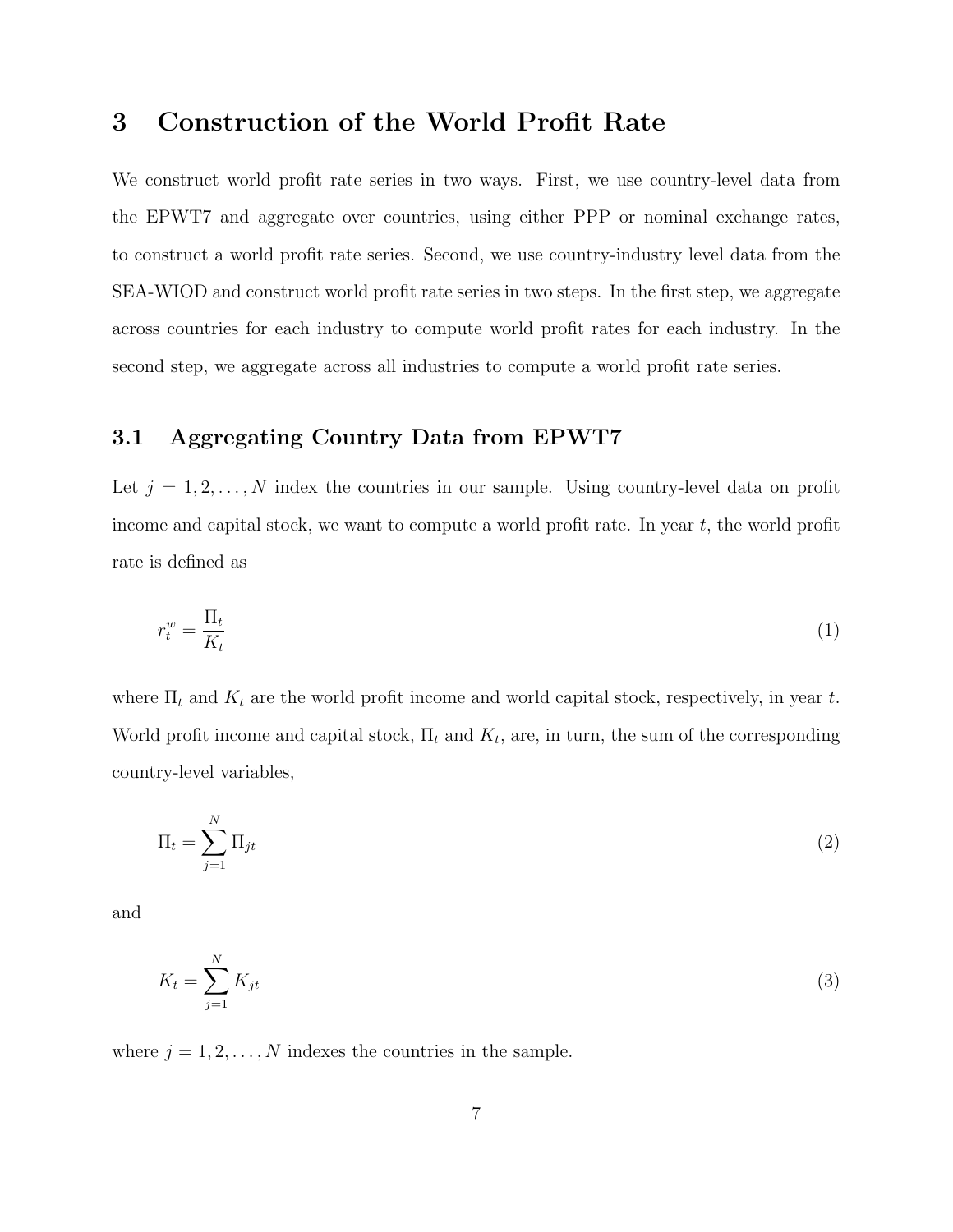We use two different ways of aggregating country-level variables into a measure of the variable at the world level. First, we use PPP exchange rates to convert all country-level variables measured in local currency units into current PPP dollars. Second, we use nominal exchange rates to convert all local currency variables into US dollars. In both cases, we are able to meaningfully add the profit income and capital stock across countries and arrive at world profit income  $\Pi_t$ , and the world capital stock  $K_t$ .

#### 3.1.1 World Profit Rate as a Weighted Average of Country Profit Rates

We can relate the world profit rate to country-level profit rates as follows:

$$
r_t^w = \frac{\Pi_t}{K_t} = \frac{\sum_{j=1}^N \Pi_{jt}}{K_t} = \sum_{j=1}^N \frac{\Pi_{jt}}{K_t} = \sum_{j=1}^N \frac{\Pi_{jt}}{K_{jt}} \frac{K_{jt}}{K_t} = \sum_{j=1}^N \alpha_{jt} r_{jt}
$$

where  $\alpha_{jt} = (K_{jt}/K_t)$  is the share of country j in the world capital stock, and  $r_{jt} = (\Pi_{jt}/K_{jt})$ is the rate of profit in country j in year t. Hence, the world profit rate is a weighted average of country-level profit rates, where a country's share in the world capital stock is used as weights. This shows that it is incorrect to aggregate country-level profit rates using the gross domestic product (GDP) as weights. Hence, previous studies like Roberts (2012) and Maito (2018), which have used GDP to compute weighted averages of country-levle profit rates have used an incorrect weighting scheme.

#### 3.1.2 Decomposition of World Profit Rate

The world profit rate can be decomposed into two components,

$$
r_t^w = \frac{\Pi_t}{K_t} = \frac{\Pi_t}{Y_t} \frac{Y_t}{K_t},
$$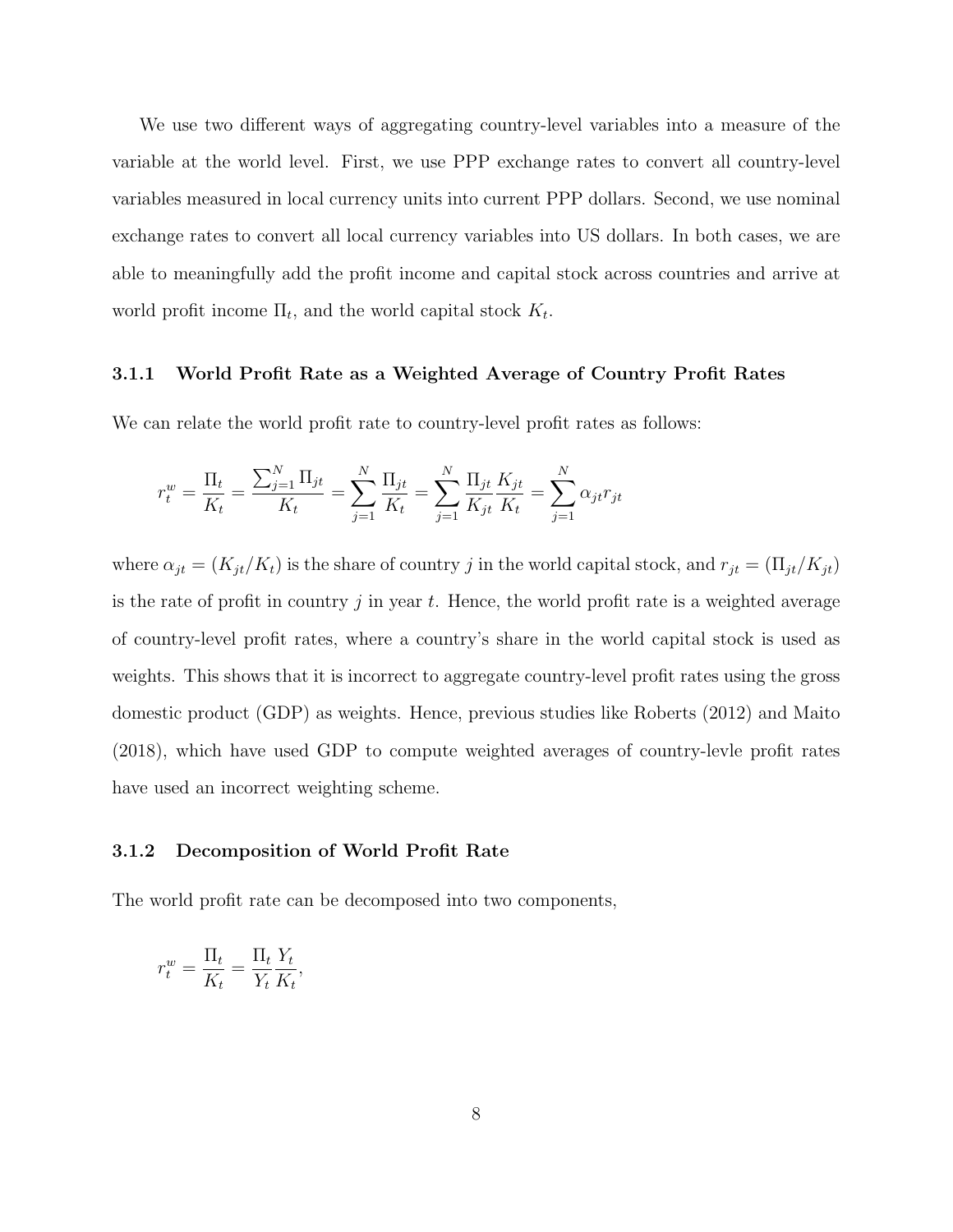where the first component,  $\Pi_t/Y_t$ , is the world profit share and the second component,  $Y_t/K_t$ , is the world output-capital ratio. Over any time period, the growth rate of the profit rate,  $g_{\Pi/K}$  is, therefore, the sum of the growth rate of the profit share,  $g_{\Pi/Y}$ , and the growth rate of the output-capital ratio,  $g_{Y/K}$ , i.e.

$$
g_{\Pi/K} = g_{\Pi/Y} + g_{Y/K}.\tag{4}
$$

This is a useful decomposition of the change in the rate of profit over any time period and has been widely used in the Marxian literature. It conveniently decomposes the growth rate of the profit rate into a component that captures the distribution of income between labor and capital, the profit share, and another that captures technological factors, the output-capital ratio. We will use this decomposition below when we report our results.

Each of the two components of the profit rate can be seen, in turn, to be weighted averages of corresponding country-level variables. The world profit share can be expressed as

$$
\frac{\Pi_t}{Y_t} = \frac{\sum_{j=1}^{N} \Pi_{jt}}{Y_t} = \sum_{j=1}^{N} \frac{\Pi_{jt}}{Y_t} = \sum_{j=1}^{N} \frac{\Pi_{jt}}{Y_{jt}} \frac{Y_{jt}}{Y_t} = \sum_{j=1}^{N} \beta_{jt} s_{jt}
$$

where  $\beta_{jt} = (Y_{jt}/Y_t)$  is the share of country j in world output, and  $s_{jt} = (\prod_{jt}/Y_{jt})$  is the profit share in country  $j$  in year  $t$ . Hence, the world profit share is a weighted average of country-level profit shares, where a country's share in world output is used as weights. The world output-capital ratio can be expressed as

$$
\frac{Y_t}{K_t} = \frac{\sum_{j=1}^{N} Y_{jt}}{K_t} = \sum_{j=1}^{N} \frac{Y_{jt}}{K_t} = \sum_{j=1}^{N} \frac{Y_{jt}}{K_{jt}} \frac{K_{jt}}{K_t} = \sum_{j=1}^{N} \alpha_{jt} \sigma_{jt}
$$

where  $\alpha_{jt} = (K_{jt}/K_t)$  is the share of country j in world capital stock, and  $\sigma_{jt} = (Y_{jt}/K_{jt})$ is the output-capital ratio in country j in year t. Hence, the world output-capital ratio is a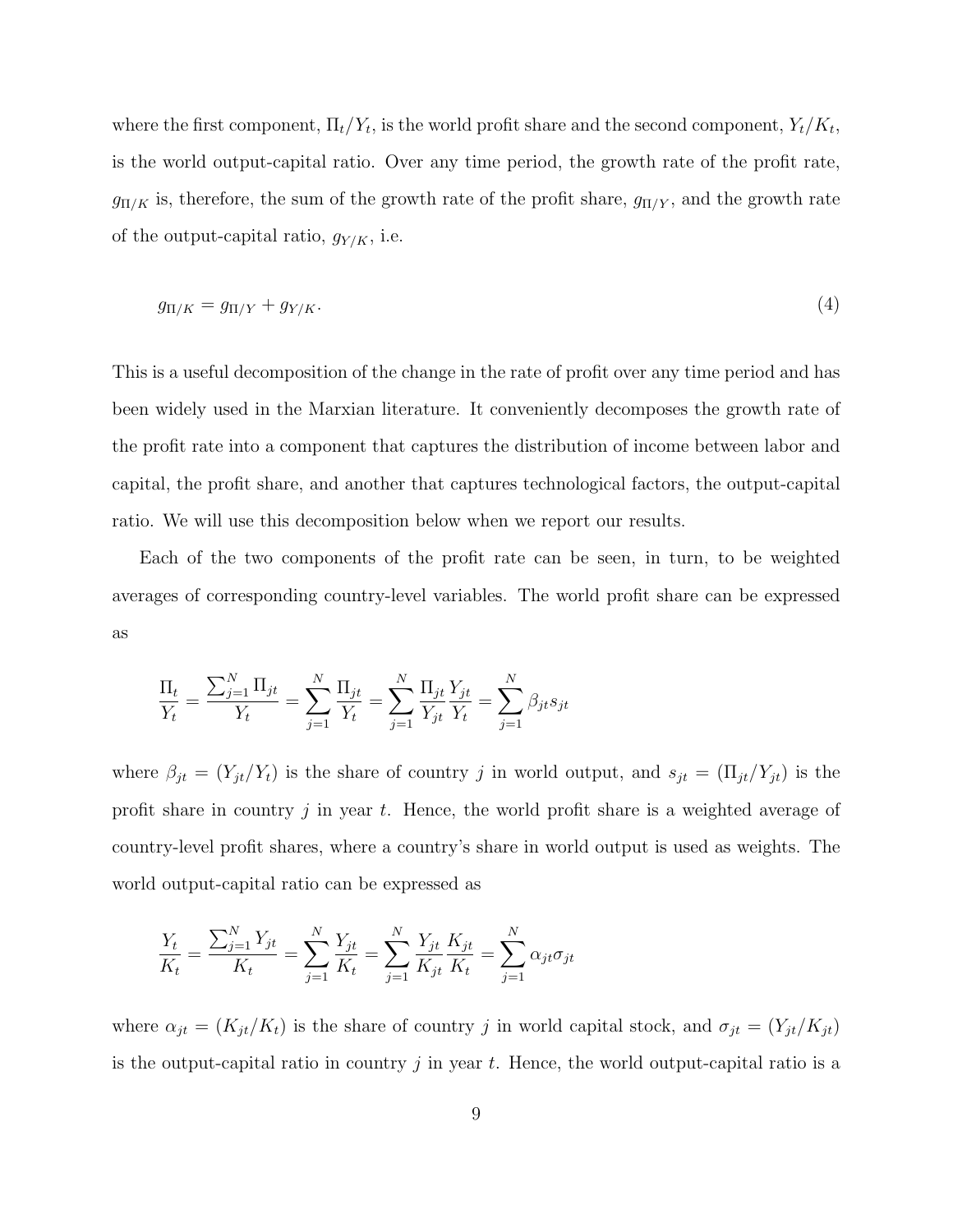weighted average of country-level output-capital ratios, where a country's share in the world capital stock is used as weights.

## 3.2 Aggregating Country-Industry Data from SEA-WIOD

Aggregation of the country-industry data proceeds in two steps. In the first step we aggregate across countries to generate world industry-level profit rates; in the second step, we aggregate the industry-level world profit rates across all industries to compute the world profit rate.

Let  $i = 1, 2, \ldots, H$  index industries and  $j = 1, 2, \ldots, N$  index the countries in the sample. Using data on profit income and capital stock at the industry-level in each country, we want, in the first step, to compute a global or world profit rate for each industry. In year  $t$ , the world profit rate for industry  $i$  is computed as

$$
r_{it}^w = \frac{\Pi_{it}}{K_{it}}\tag{5}
$$

where  $\Pi_{it}$  and  $K_{it}$  are the world profit income and world capital stock, respectively, in year t for industry i. World profit income and capital stock in industry i,  $\Pi_{it}$  and  $K_{it}$  are defined as the sum across all countries of profit income in that industry

$$
\Pi_{it} = \sum_{j=1}^{N} \Pi_{ijt} \tag{6}
$$

and the sum across all countries of the capital stock in that industry

$$
K_{it} = \sum_{j=1}^{N} K_{ijt} \tag{7}
$$

where  $j = 1, 2, \ldots, N$  indexes the countries in the sample. As before, for each country, the profit income and capital stock in industry i,  $\Pi_{ijt}$  and  $K_{ijt}$ , are measured either in current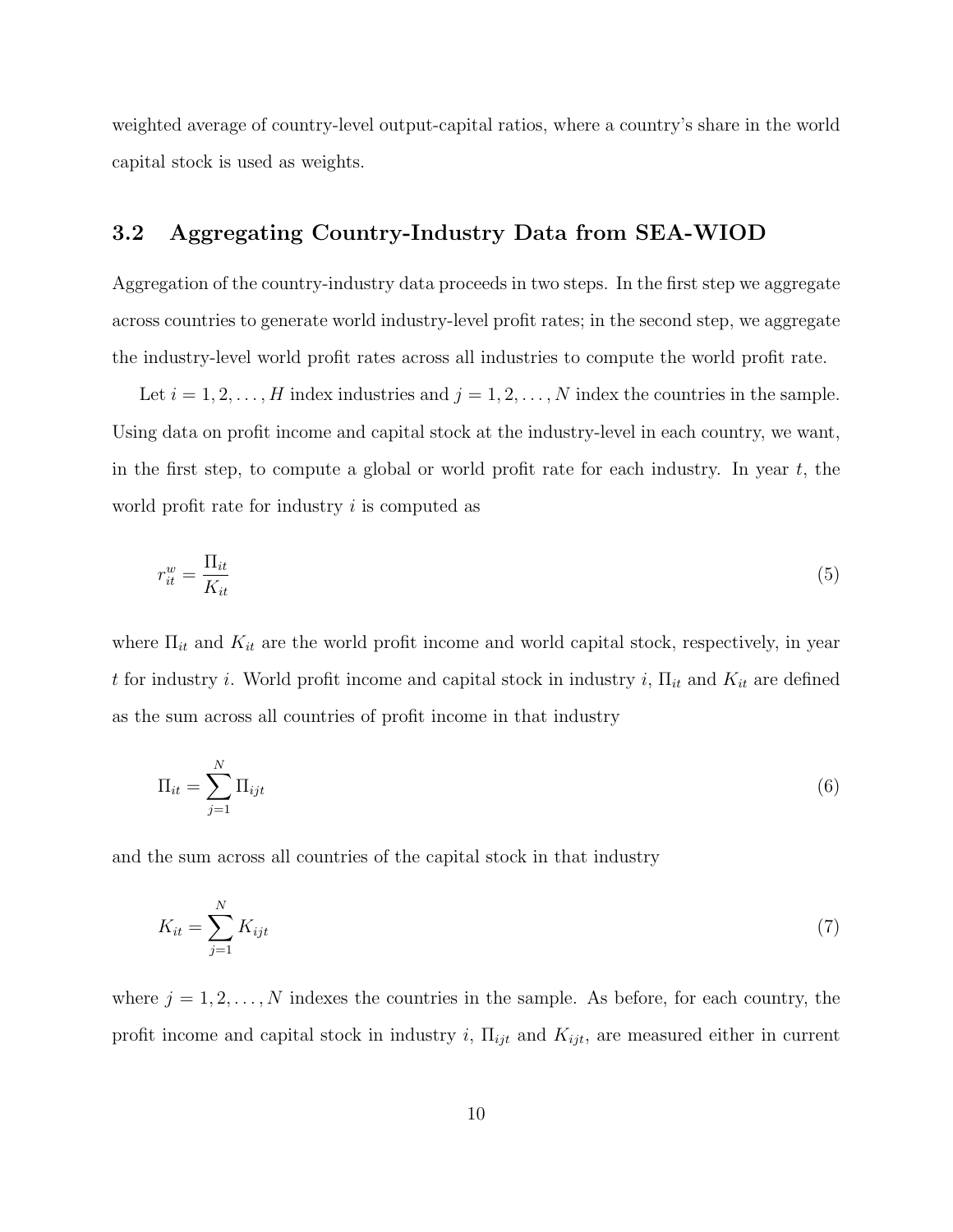PPP dollars (when PPP exchange rates are used for conversion) or in current US dollars (when nominal exchange rates are used for conversion). This allows us to meaningfully add the profit income and capital stock across countries for industry i and arrive at global profit income  $\Pi_{it}$ , and the global capital stock  $K_{it}$  for industry *i*.

In the second step, we aggregate across industries to compute the world profit rate as

$$
r_t^w = \frac{\Pi_t}{K_t} = \frac{\sum_i \Pi_{it}}{\sum_i K_{it}}.
$$

Using an argument that is similar to the one used in the previous sub-section, we can see that the world profit rate is a weighted average of industry-level profit rates, where an industry's weight is its share in the world capital stock. Medium run decomposition analysis of this world profit rate works out exactly as before, with the growth rate of the profit rate being equal to the sum of growth rates of the profit share and the output-capital ratio.

# 4 Country-Level Profit Rates: Distribution and Aggregation

## 4.1 Trends in the Distribution of Country-Level Profit Rates

We summarize the temporal evolution of the distribution of country-level profit rates in Figures 1, 2 and 3. In Figure 1, we plot the mean and median of the distribution of country-level profit rates in each year. This captures the central tendency in the distribution of country-level profit rates. In Figure 2, we plot the standard deviation and interquartile range (IQR) of the distribution of country-level profit rates in each year. This captures the dispersion of the distribution of country-level profit rates in each year. In Figure 3, we plot the number of countries for which data was available to compute the profit rate in each year.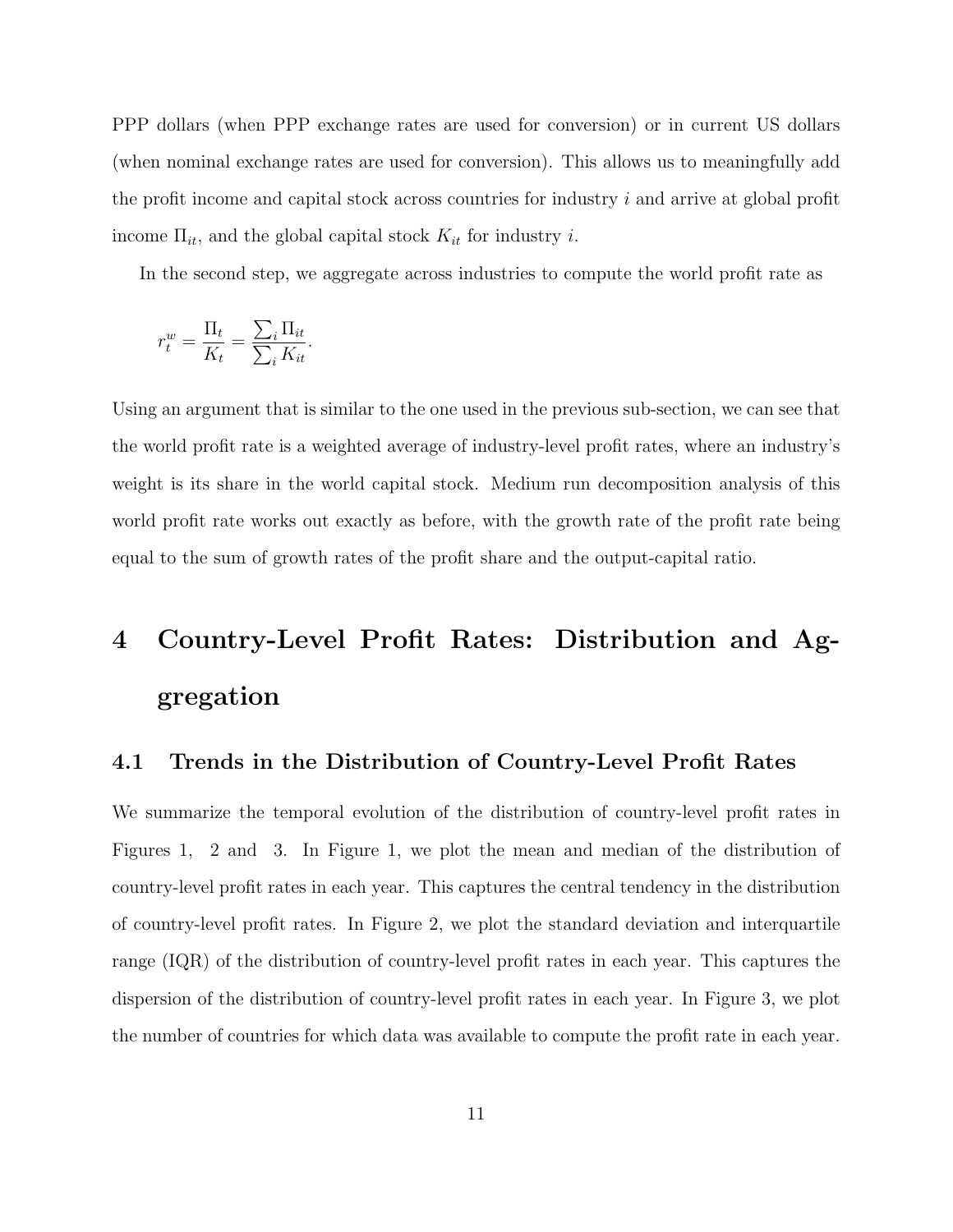#### [Figure 1 about here]

From Figure 1 we see that the mean of the distribution of country-level profit rates increased from the early 1950s to the early 1970s. It declined for the next two and a half decades, till the mid-1990s. Thereafter, the mean profit rate increased for about a decade. From the start of the Great Recession, the mean profit rate has witnessed a declining trend. The median of the profit rate distribution, also plotted in Figure 1, shows a similar trend, the only difference being a relatively flat trend in the two decades since the early 1950s, a period when the mean had increased.

#### [Figure 2 about here]

Turning to Figure 2, we see that the interquartile range of the distribution of country-level profit rates declined from the early 1950s to the early 1990s. The IQR increased for the next two decades before declining, once again, since the mid-2010s. The standard deviation of country-level profit rates, also plotted in Figure 2, displays a broadly similar trend over time, other than the two decades from the early 1950s. Unlike the IQR, the standard deviation increased for two decades from the early 1950s. It declined thereafter till the mid-1990s, increased for the next decade and then declined once again from the early 2010s.

#### [Figure 3 about here]

The EPWT 7.0 is not a balanced panel. The number of countries with data on the variables needed to compute the profit rate increases over time. The pattern of data availability over time is represented in Figure 3. In the early 1950s only about 50 countries have the relevant data; in the early 1960s, that number increases to over 75; by the 1980s, we have data on more than 100 countries, which increases to about 150 by the early 2000s; the mid-2000s have the maximum number of countries with relevant data, ranging at about 170.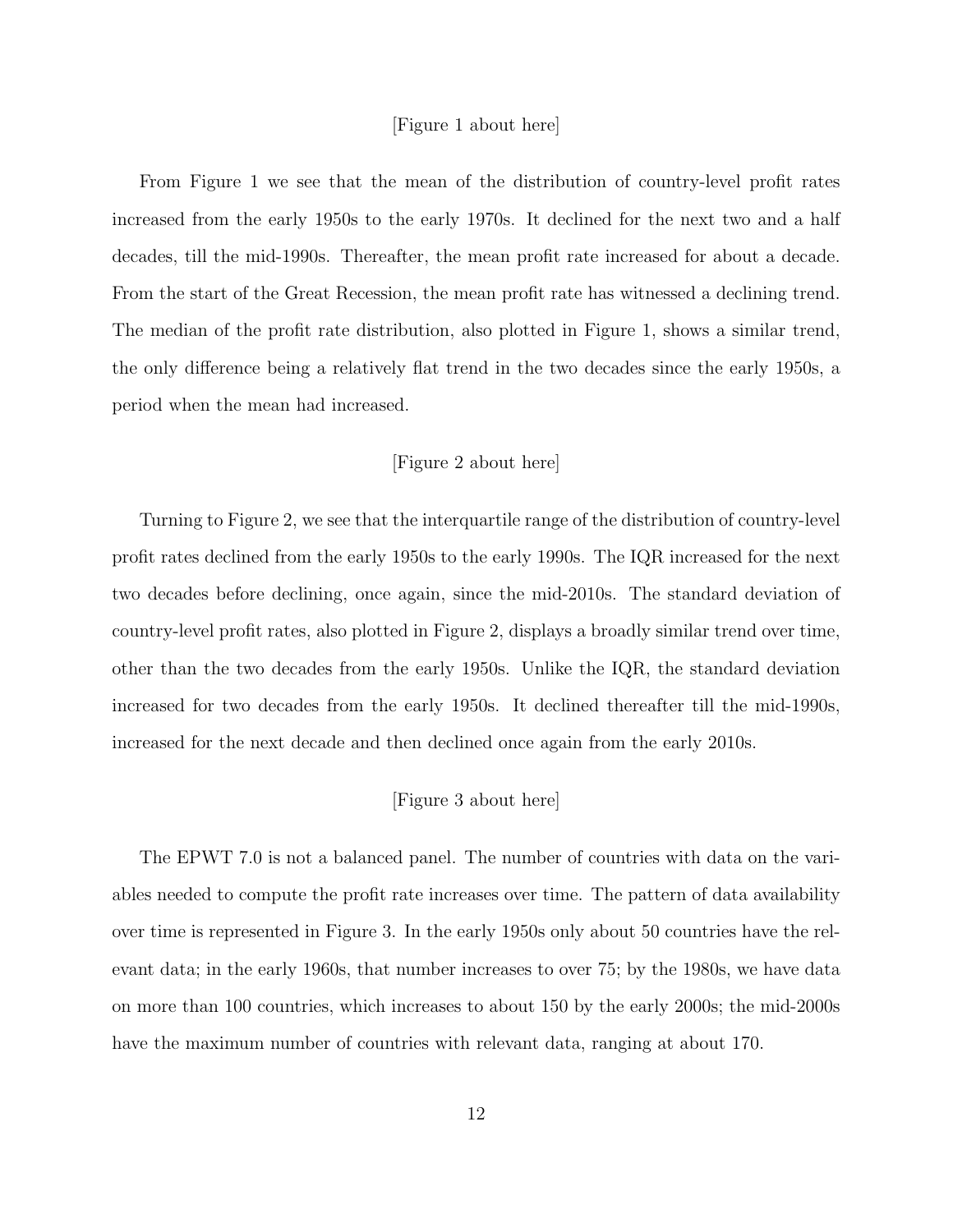## 4.2 Trends in World Profitability

We faced two data-related issues in aggregating country-level profit rates into a world profit rate. The first issue arose because of variability of country-year data availability in the EPWT 7.0, and the second issue came from the availability of exchange rate-both nominal and PPP exchange rates-data.

The variable number of countries with data to compute country-level profit rates forced us to think about at least two different aggregation strategies to compute the world rate of profit. In the first strategy, we use all countries for which data are available at any point in time to compute the world profit rate. This strategy has the advantage that it uses all the available data at every point in time. It also has the disadvantage that the countries used to compute the world profit rate varies over time, raising some issues of across-year comparability. To address this issue of comparability, we adopt a second strategy for aggregation.

In the second strategy, we use a balanced panel of countries to aggregate country-level profit rates into the world profit rate. The balanced panel consists of all countries for which data are available for all years from 1960 to 2019. This strategy has the advantage that the same group of countries is used at each point for computing the world profit rate. Hence, the world profit rate is easily compared across years. It also has the disadvantage that it does not use all the available data at any point in time.

To aggregate country-level profit incomes, values added and capital stocks into corresponding world variables, we need to express all country-level variables (which are denominated in local currency units) in terms of a common unit. We do so in two ways. First, we use the PPP exchange rate to convert national currency units into current US-equivalent dollars; second, we use the nominal exchange rate to convert local currency units into US dollars. Data on both PPP and nominal exchange rates are available only from 1960. This restricts our world profit rate series to the period 1960 to 2019. We can only start in 1960 because exchange rate data are not available before that year; we have to stop in 2019 because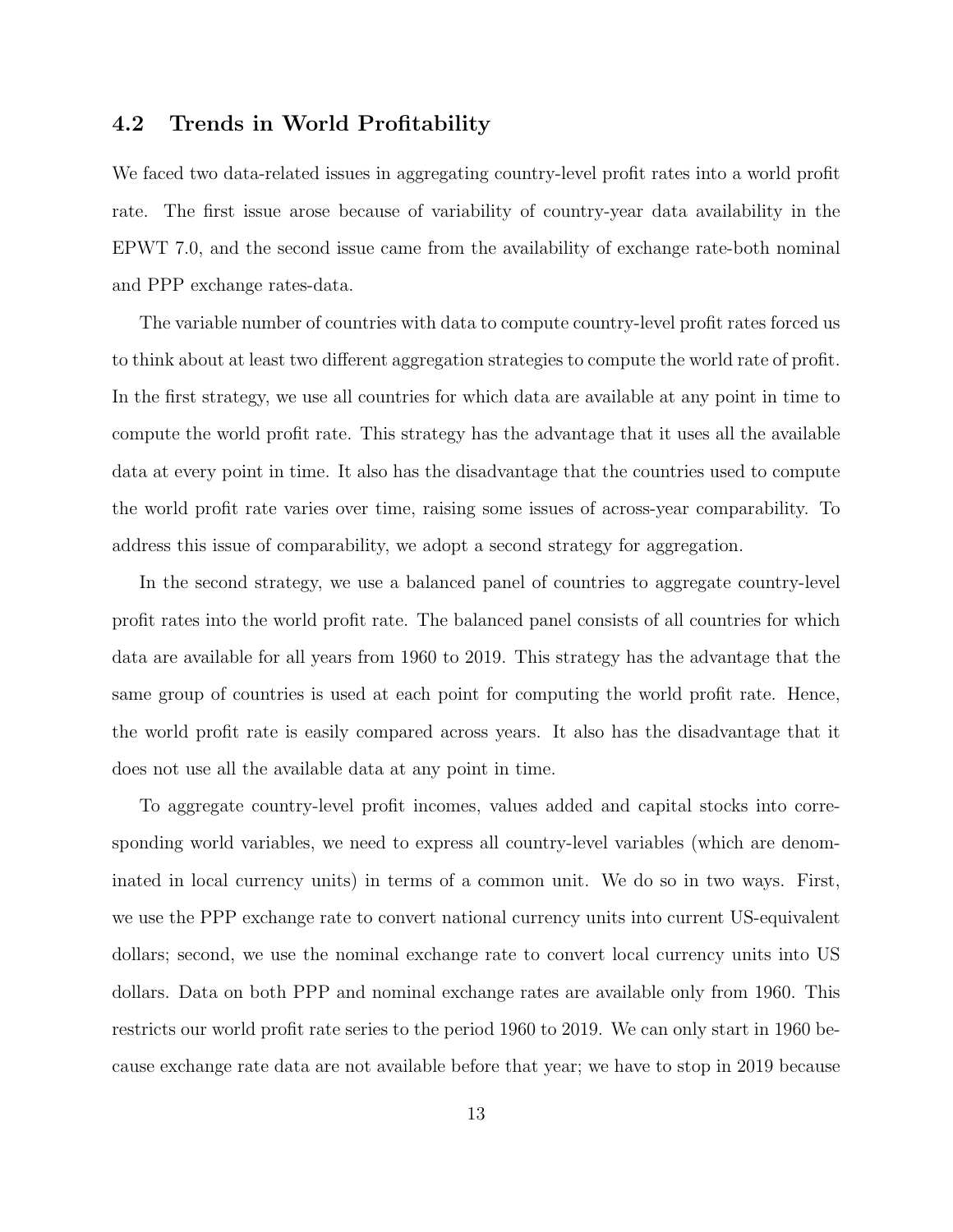the EPWT 7.0 stops in that year.

#### 4.2.1 World Profitability Using All Observations

We summarize the temporal evolution of the world profit rate computed with all observations available in any year in Figure 4 and Figure 5. In Figure 4, aggregation used PPP exchange rates; in Figure 5, we use nominal exchange rates for aggregation.

#### [Figure 4 about here]

Both world profit rate series, i.e. the one computed with PPP exchange rates and the one computed with nominal exchange rates, display similar trends over time. The world profit rate hovered at around 14-15 percent in the early 1960s. For the next two decades, the world profit rate declined continuously and had reached its lowest value of around 12 percent in the early 1980s. From its lows in the early 1980s, the world profit rate recovered some ground over the next few years. But the recovery was quickly reversed and overall, the world profit rate has displayed a weak negative trend in the period since the early 1980s.

#### [Figure 5 about here]

The use of exchange rates, either PPP or nominal, restricts our sample drastically. This is because data on exchange rates are available for a very small subset of the countries that are covered in the EPWT7. Figures 6 and 7 highlight this fact. Figure 6 plots the number of countries with nonmissing observations when we use PPP exchange rates for aggregation; Figure 7 plots the number of countries with nonmissing observations when nominal exchange rates are used for aggregation. If we compare these figures with Figure 3, we see how many countries have dropped out of the sample due to nonavailability of data on exchange rates. For instance, in the 1960s, EPWT7 has data on more than 75 countries, but data on exchange rates are available only for 25 countries. Similar magnitudes of contraction of the sample is seen in later years too.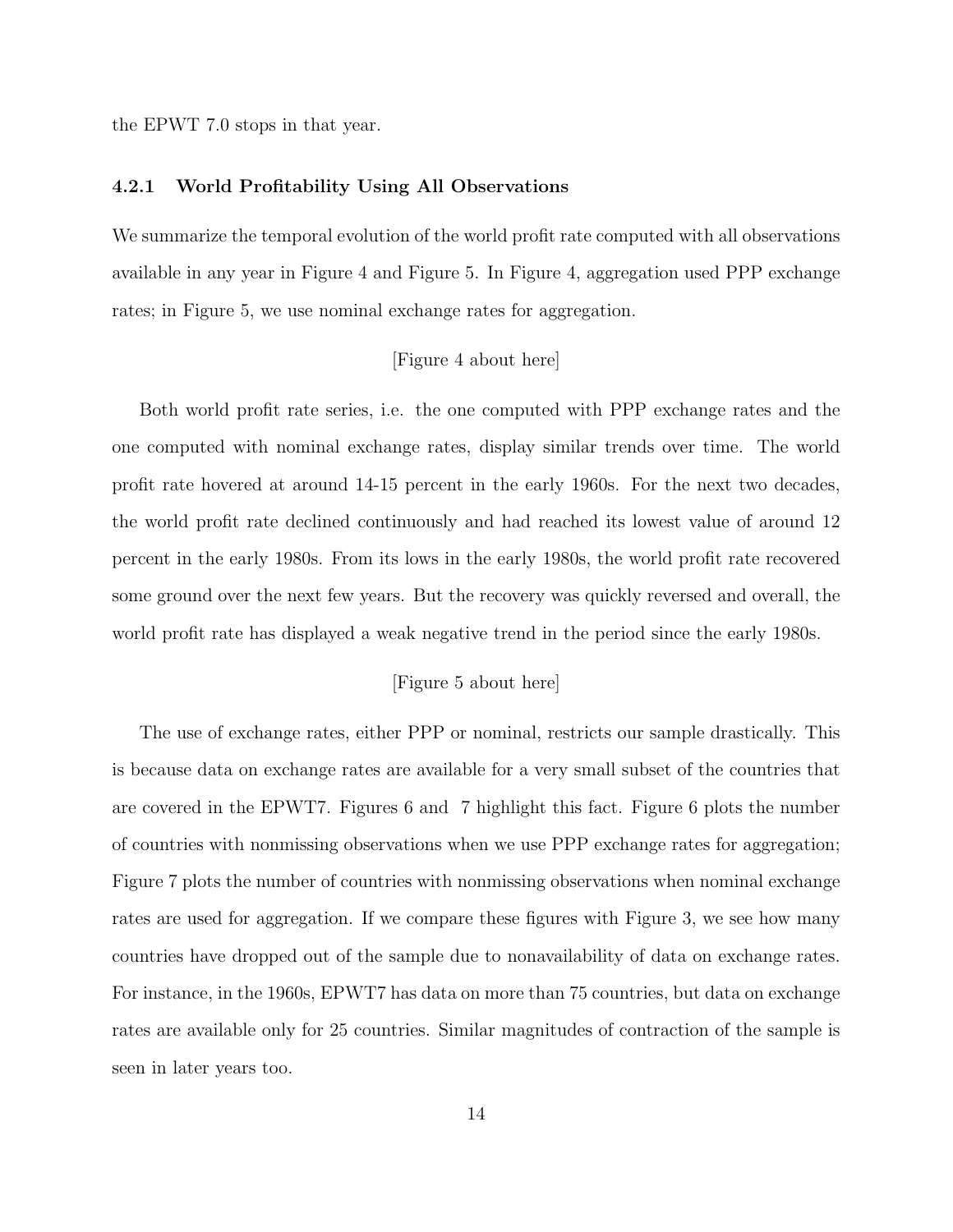[Figure 6 about here]

[Figure 7 about here]

We can turn to Table 1 (aggregating with PPP exchange rates) and Table 2 (aggregating with nominal exchange rates) to understand which of the two factors, income distribution or technology, has been the primary driver behind the movement of the world profit rate. From the first three rows in Table 1, we see that the rate of profit declined at an average annual rate of −0.24 percent during the whole sample period, 1960-2019, at −0.70 percent during the sub-period 1960-1980, and at an annual rate of −0.09 percent during the sub-period 1981-2019. During the whole period and during both sub-periods, the profit share increased, at 0.38 percent, at 0.20 percent and at 0.32 percent per annum, respectively. Hence, during both periods, the decline in the world profit rate was completely driven by adverse movement in technology-captured by the negative growth in the output-capital ratio, whereas regressive income distribution (rise in profit share) prevented a further decline in the profit rate.

During the whole sample period, the world output-capital ratio declined at −0.63 percent per annum; in the first sub-period, 1960-1980, the world output-capital ratio declined at an average annual rate of −0.90 percent; during the second sub-period, 1981-2019, the corresponding decline was at an average annual rate of  $-0.41$  percent. We get a very similar picture if we use the first three rows of Table 2 for the decomposition analysis, even though the actual numbers are a little different. Hence, we refrain from commenting in detail on the results in Table 2.

#### 4.2.2 World Profitability Using A Balanced Panel Data Set

We summarize the temporal evolution of the world profit rate computed with a balanced panel of countries for which data are available in each year from 1960 to 2019 in Figure 8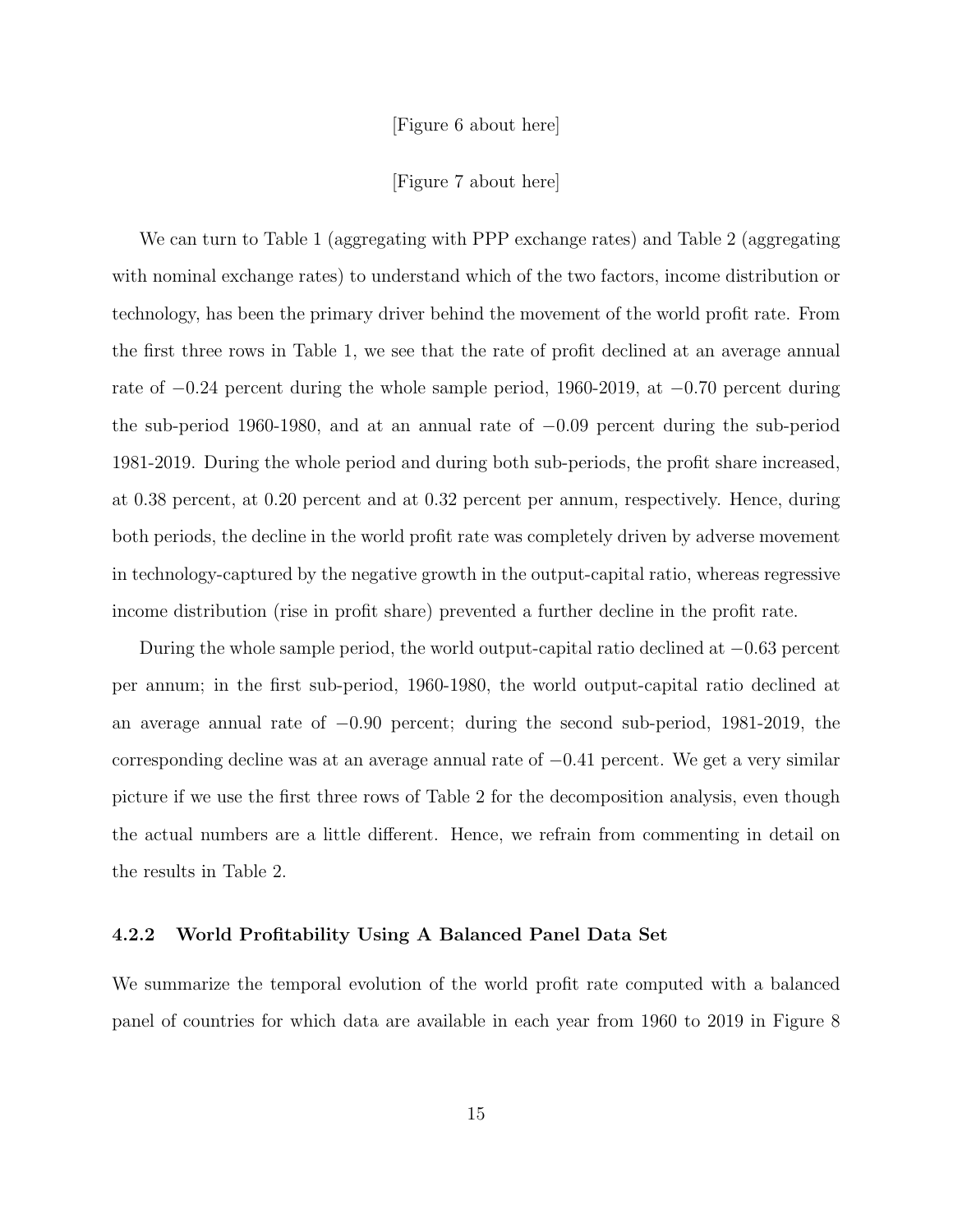|                                                                            | Period |      | Variable           |                       |         |  |  |
|----------------------------------------------------------------------------|--------|------|--------------------|-----------------------|---------|--|--|
|                                                                            | Start  | End  |                    | $\Pi/K$ $\Pi/Y$ $Y/K$ |         |  |  |
| A. Country Data:                                                           |        |      |                    |                       |         |  |  |
| All Observations                                                           | 1960   |      | 2019 -0.25         | 0.38                  | $-0.63$ |  |  |
| All Observations                                                           | 1960   | 1980 | $-0.70$            | 0.20                  | $-0.90$ |  |  |
| All Observations                                                           | 1981   | 2019 | $-0.09$            | 0.32                  | $-0.41$ |  |  |
| <b>Balanced Panel</b>                                                      | 1960   | 2019 | $-0.52$            | 0.27                  | $-0.79$ |  |  |
| <b>Balanced Panel</b>                                                      | 1960   |      | 1980 -1.24         | 0.06                  | $-1.30$ |  |  |
| <b>Balanced Panel</b>                                                      | 1981   | 2019 | $-0.32$            | 0.25                  | $-0.57$ |  |  |
| B. Industry Data:                                                          |        |      |                    |                       |         |  |  |
| All Observations                                                           | 2000   |      | $2014 - 0.45 0.19$ |                       | $-0.64$ |  |  |
| <sup><i>a</i></sup> In the last three columns we conert the average annual |        |      |                    |                       |         |  |  |

Table 1: Medium Run Decomposition of World Profit Rate (Aggregation uses PPP exchange Rate)<sup>a</sup>

In the last three columns, we report the average annual growth rates of the rate of profit,  $\Pi/K$ , the profit share,  $\Pi/Y$ and the output-capital ratio,  $Y/K$ , respectively. The average annual growth rate of a variable is computed with a regression of the logarithm of the variable on a constant and a linear time trend. The coefficient on the linear time trend, multiplied by 100, is the average annual growth rate of the variable (expressed in percentages) and is reported in this table.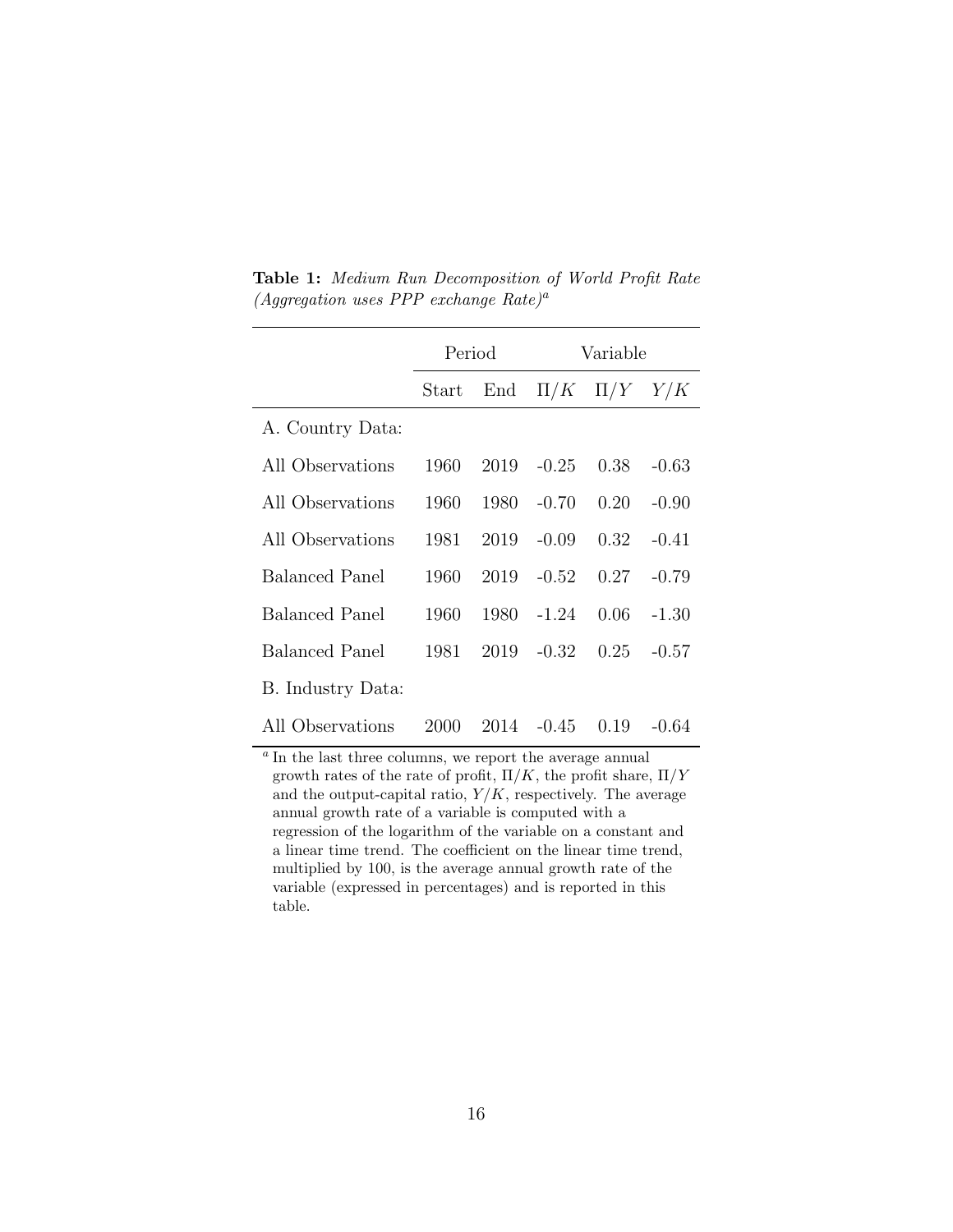|                                                                            | Period |      | Variable   |                       |         |  |  |
|----------------------------------------------------------------------------|--------|------|------------|-----------------------|---------|--|--|
|                                                                            | Start  | End  |            | $\Pi/K$ $\Pi/Y$ $Y/K$ |         |  |  |
| A. Country Data:                                                           |        |      |            |                       |         |  |  |
| All Observations                                                           | 1960   |      | 2019 -0.32 | 0.34                  | $-0.65$ |  |  |
| All Observations                                                           | 1960   | 1980 | $-0.95$    | 0.06                  | $-1.01$ |  |  |
| All Observations                                                           | 1981   | 2019 | $-0.08$    | 0.32                  | $-0.40$ |  |  |
| <b>Balanced Panel</b>                                                      | 1960   | 2019 | $-0.50$    | 0.26                  | $-0.76$ |  |  |
| <b>Balanced Panel</b>                                                      | 1960   |      | 1980 -1.23 | $-0.01$               | $-1.21$ |  |  |
| <b>Balanced Panel</b>                                                      | 1981   | 2019 | $-0.30$    | 0.25                  | $-0.55$ |  |  |
| B. Industry Data:                                                          |        |      |            |                       |         |  |  |
| All Observations                                                           | 2000   |      | 2014 -0.44 | 0.37                  | $-0.80$ |  |  |
| <sup><i>a</i></sup> In the last three columns we conert the average annual |        |      |            |                       |         |  |  |

Table 2: Medium Run Decomposition of World Profit Rate (Aggregation uses nominal exchange rates)<sup>a</sup>

In the last three columns, we report the average annual growth rates of the rate of profit,  $\Pi/K$ , the profit share,  $\Pi/Y$ and the output-capital ratio,  $Y/K$ , respectively. The average annual growth rate of a variable is computed with a regression of the logarithm of the variable on a constant and a linear time trend. The coefficient on the linear time trend, multiplied by 100, is the average annual growth rate of the variable (expressed in percentages) and is reported in this table.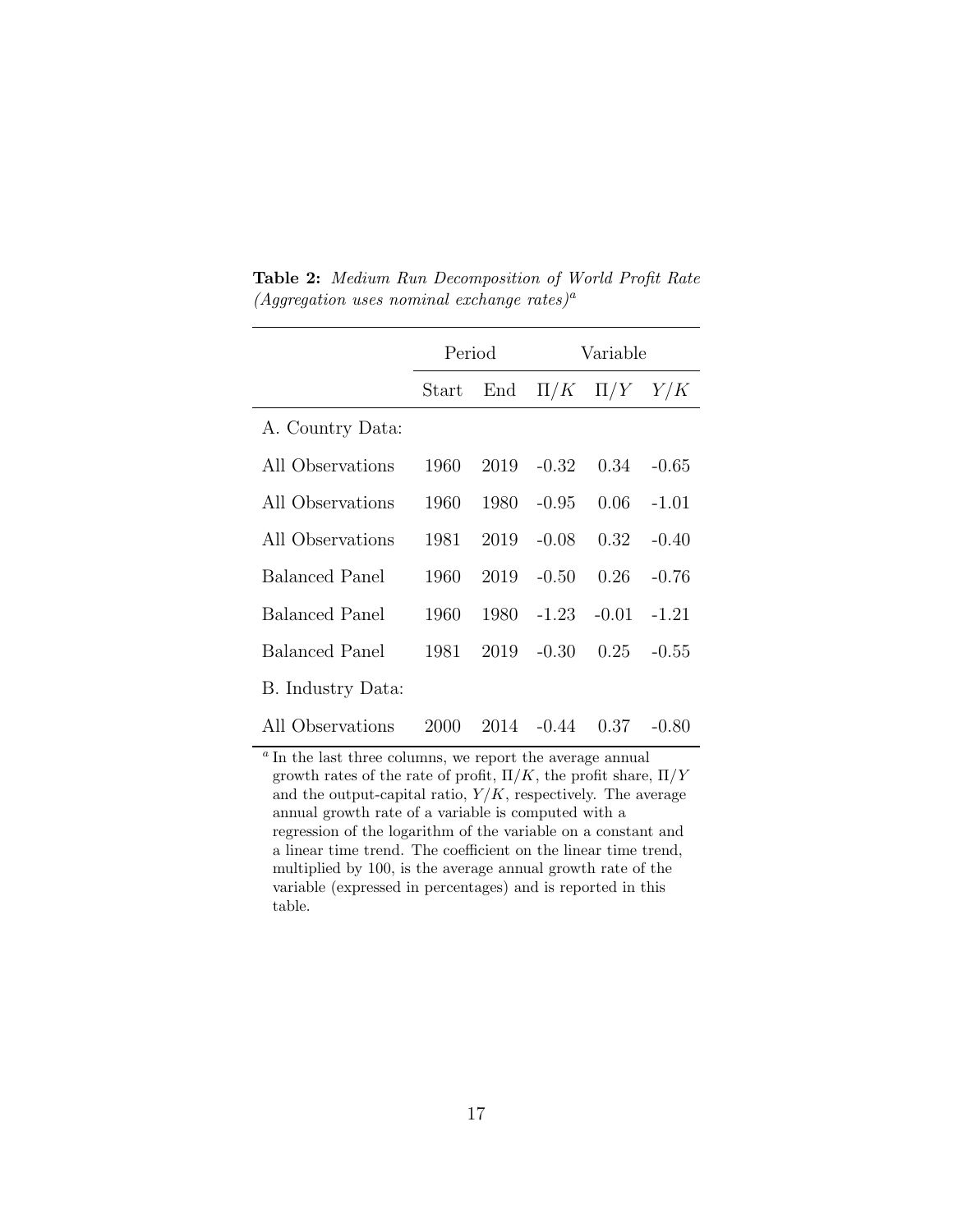and Figure 9.<sup>9</sup> The picture of the evolution and drivers of the world profit rate that comes from the use of a balanced panel data set is not very different from the one we get when using all available observations at each point in time.

#### [Figure 8 about here]

The world profit rate declined sharply during the 1960s and 1970s, mildly recovered in the 1980s and 1990s and then declined once again into the current period. If we use PPP exchange rates for aggregation, then the recovery of the profit rates in the 1980s holds for a few years into the 1990s, before declining into the 2010s. On the other hand, if we use nominal exchange rates for aggregation, then the recovery of the profit rate in the 1980s is sharp but brief, which is followed by a long period of declining world profit rate.

#### [Figure 9 about here]

Decomposition analysis, presented in the 4th, 5th and 6th rows of Table 1 and Table 2, is not very different. Whether we use PPP exchange rates for aggregation (Table 1) or nominal exchange rates for aggregation (Table 2), we see a pronounced decline in the rate of profit during the first period, 1960–1980, and a milder decline over the second period, 1981–2019. Both declines, moreover, are driven completely by declines in the output-capital ratio.

<sup>9</sup>The balanced panel has the following 25 countries: Australia, Austria, Belgium, Canada, Denmark, Finland, France, Germany, Greece, Iceland, Ireland, Italy, Japan, Luxembourg, Mexico, Netherlands, New Zealand, Norway, Portugal, Spain, Sweden, Switzerland, Turkey, United Kingdom, United States.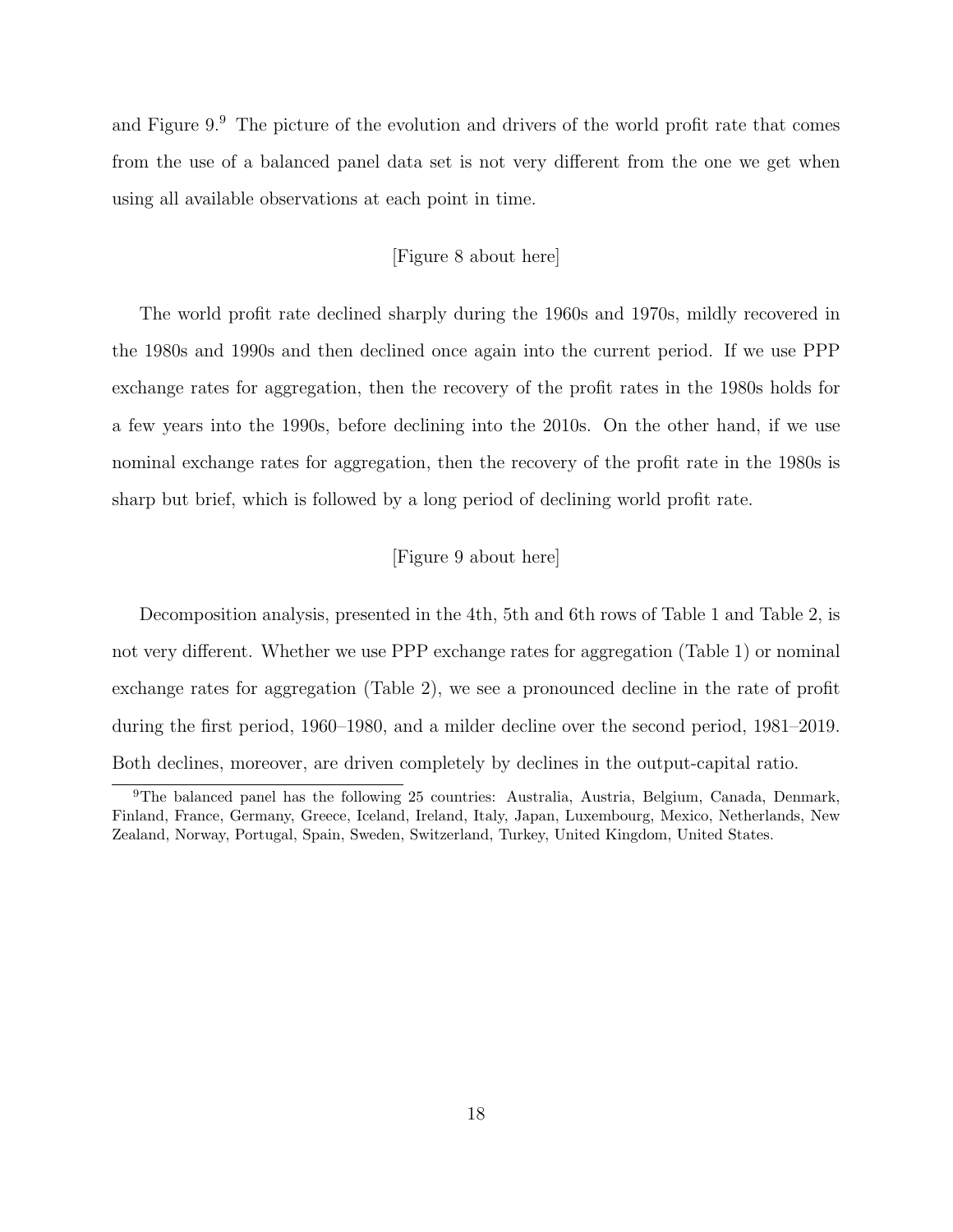# 5 Industry-Level Profit Rates: Distribution and Aggregation

## 5.1 Trends in the Distribution of Industry-Level Profit Rates

We plot the mean and median of the distribution of industry-level profit rates at the global level between 2000 and 2014 in Figure 10 (aggregation using PPP exchange rates) and Figure 11 (aggregation using nominal exchange rates). The mean and median display similar trends over time, rising from 2000 to 2007 and then declining till 2014. The same pattern is observed for both PPP exchange rate and nominal exchange rate aggregation.

[Figure 10 about here]

[Figure 11 about here]

The dispersion of the profit rate distribution can be seen from Figure 12 (PPP exchange rate aggregation) and Figure 13 (nominal exchange rate aggregations). When we use PPP exchange rates to aggregate across countries, the distribution of industry-level profit rates do not show any appreciable trend in terms of the standard deviation or the interquartile range. When, on the other hand, we use nominal exchange rates for aggregation, we see that the standard deviation increases for more than a decade starting in 2000 and then falls significantly during the last years of the sample.

[Figure 12 about here]

[Figure 13 about here]

### 5.2 Trends in World Profitability

In Figure 14 (PPP exchange rate aggregation) and Figure 15 (nominal exchange rate aggregation), we present the time series plot of the world profit rate computed by aggregating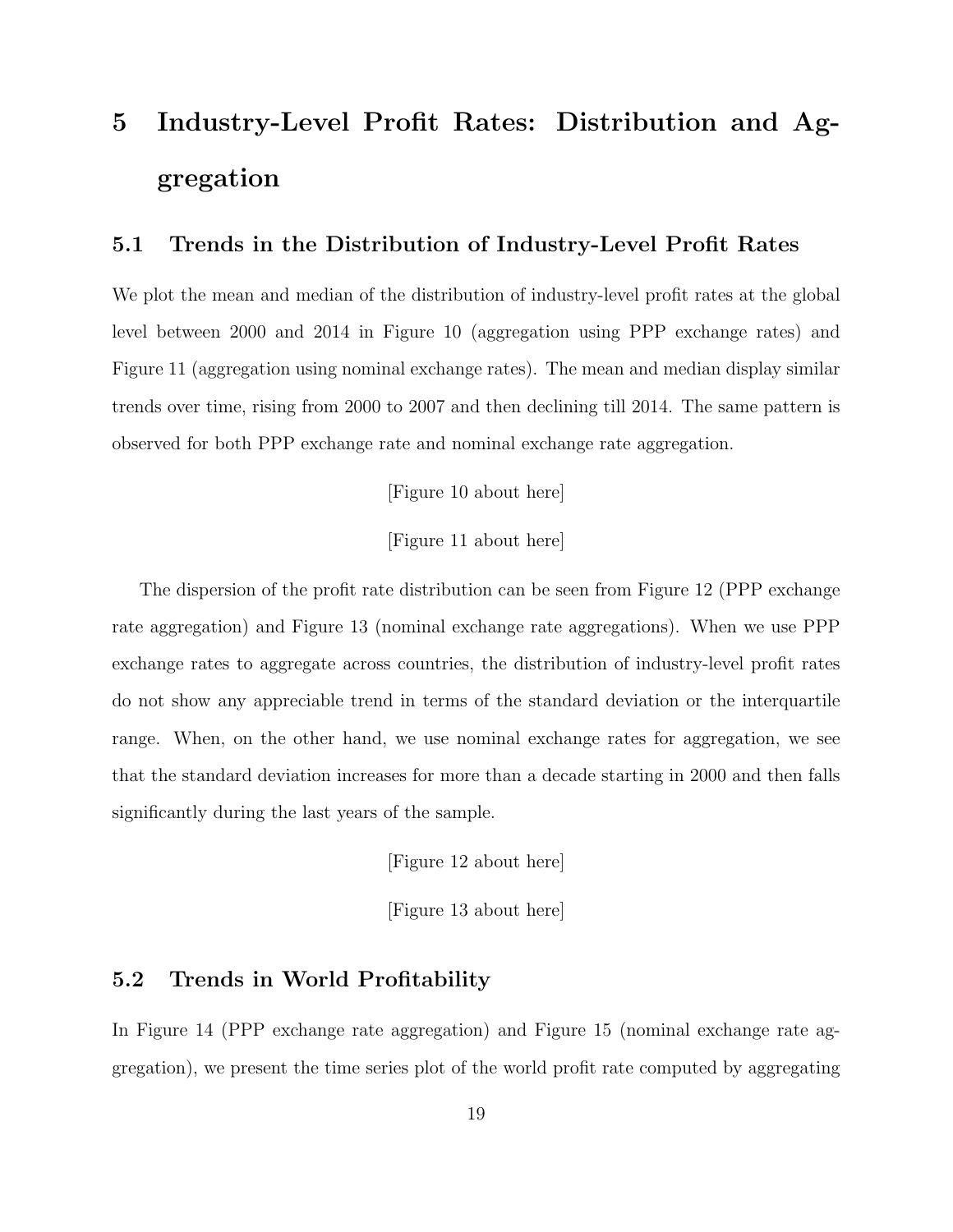global industry-level profit rates. The world profit rate increased from 2000 to 2007 and then crashed with the onset of the Great Recession. The world profit rate recovered a little as the Great Recession ended, but then declined thereafter. We see the same pattern irrespective of whether we use PPP or nominal exchange rates for aggregation.

[Figure 14 about here]

#### [Figure 15 about here]

The last rows in Table 1 and Table 2 present results of the medium run decomposition. Over the whole period, 2000-2014, the world rate of profit declined at −0.45 percent per annum if PPP aggregation is used and declined at −0.44 percent per annum if nominal exchange rate aggregation is used. In both cases, the decline in the rate of profit is driven by the fall in the output-capital ratio; the profit share, in fact, increased over the sample period. Thus, we get a very similar picture about the movement in the world profit rate whether we use country-level data from the EPWT7 or country-industry level data from the SEA-WIOD.

## 6 The World Profitability Dashboard

To disseminate our findings about world profitability and to provide access to the underlying data set to all researchers, we have created a World Profitability Dashboard. The dashboard is a convenient and publicly available tool to display and share data with other researchers, policy makers and activists on global profitability at multiple levels of aggregation. Programmed with the "Shiny" R package, the dashboard provides users with a variety of options to filter and display the data. The dashboard contains two main options to present profitability data: industry-level and country-level. The former aggregates global data for a specific industry, while the latter aggregates global data for entire national economies.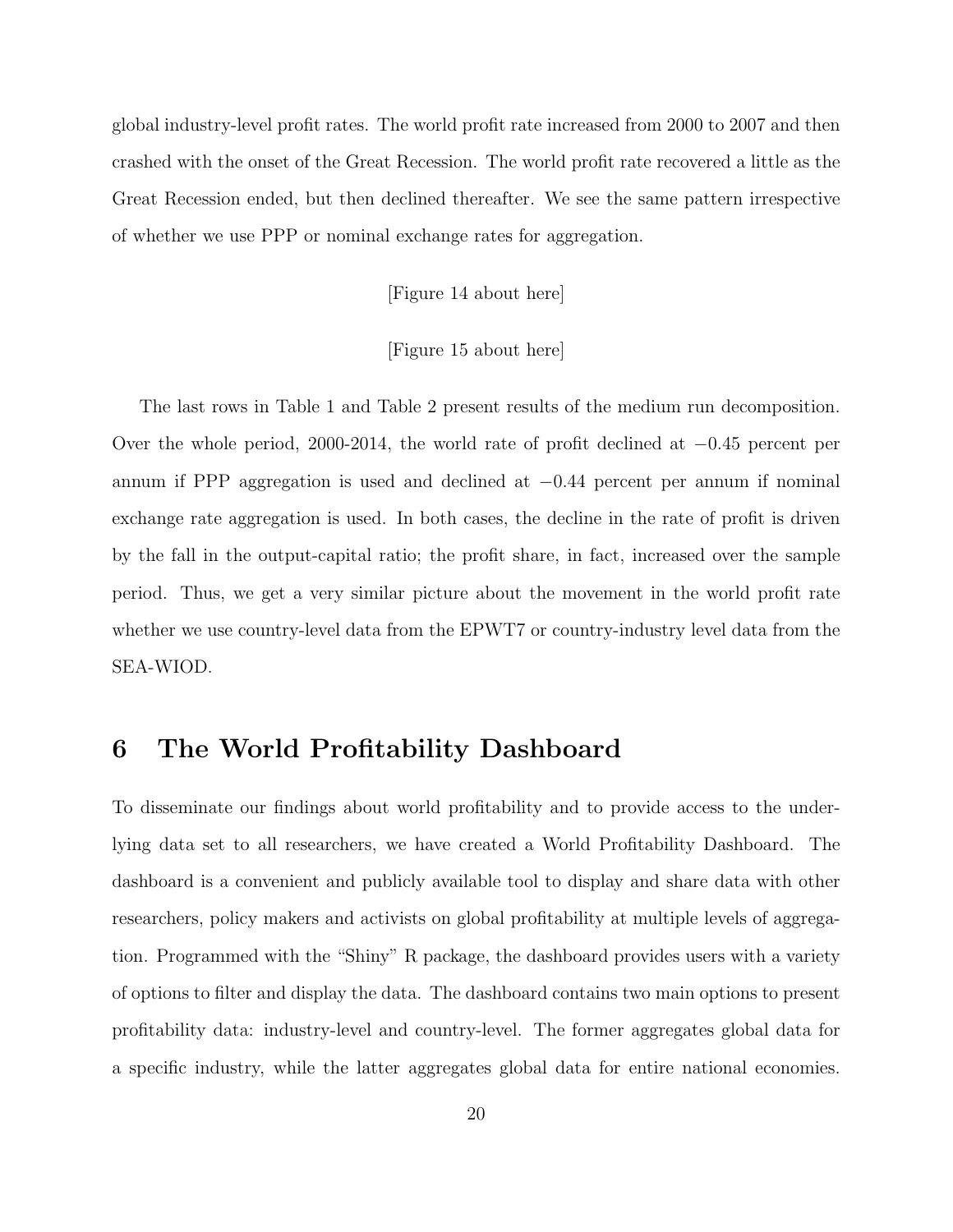Since the EPWT does not break down its variables by industry, only the WIOD is used for industry-level calculations. For country-level data, the user may select between the EPWT and WIOD.

Once a user has selected between industry-level and country-level data, the user must further choose between the following three levels of aggregation, presented as tabs on the dashboard: "global", "by income group", and "by country". The "global" tab computes profit shares, output-capital ratios, and profit rates for the entire global economy using all countries available in the given data set. The "by income group" tab computes the same variables from all countries which are members of a specific income group, chosen by the user. The income groups and its members are those classified by the World Bank: low income, lower-middle income, upper-middle income, and high-income. The latter is further split into high-income countries within and excluded from the OECD. Given the fewer number of countries included in the WIOD, aggregation by income group is only made available for the EPWT. The "by country" tab displays data for a specific individual country, chosen by the user. The dashboard as a whole therefore includes five distinct aggregation levels: for country-level aggregates, these are (1) global, (2) by income group, and (3) by country tabs, and for industry-level aggregations these are (4) global and (5) by country tabs.

For every section of the dashboard, the user has the option to select a date range to filter the data. When observations are available over the entirety of the selected date range, all of those observations are presented. When observations are not available for the entirety of the selected date range due to a paucity of available data, all available observations within that date range are presented. Note that the WIOD only contains observations over the period 2000-2014, while the EPWT contains observations for some (but not all) countries over the period 1950-2019.

Missing observations within the EPWT pose a problem when aggregating variables on the global and income group level over certain date ranges, as we have indicated above.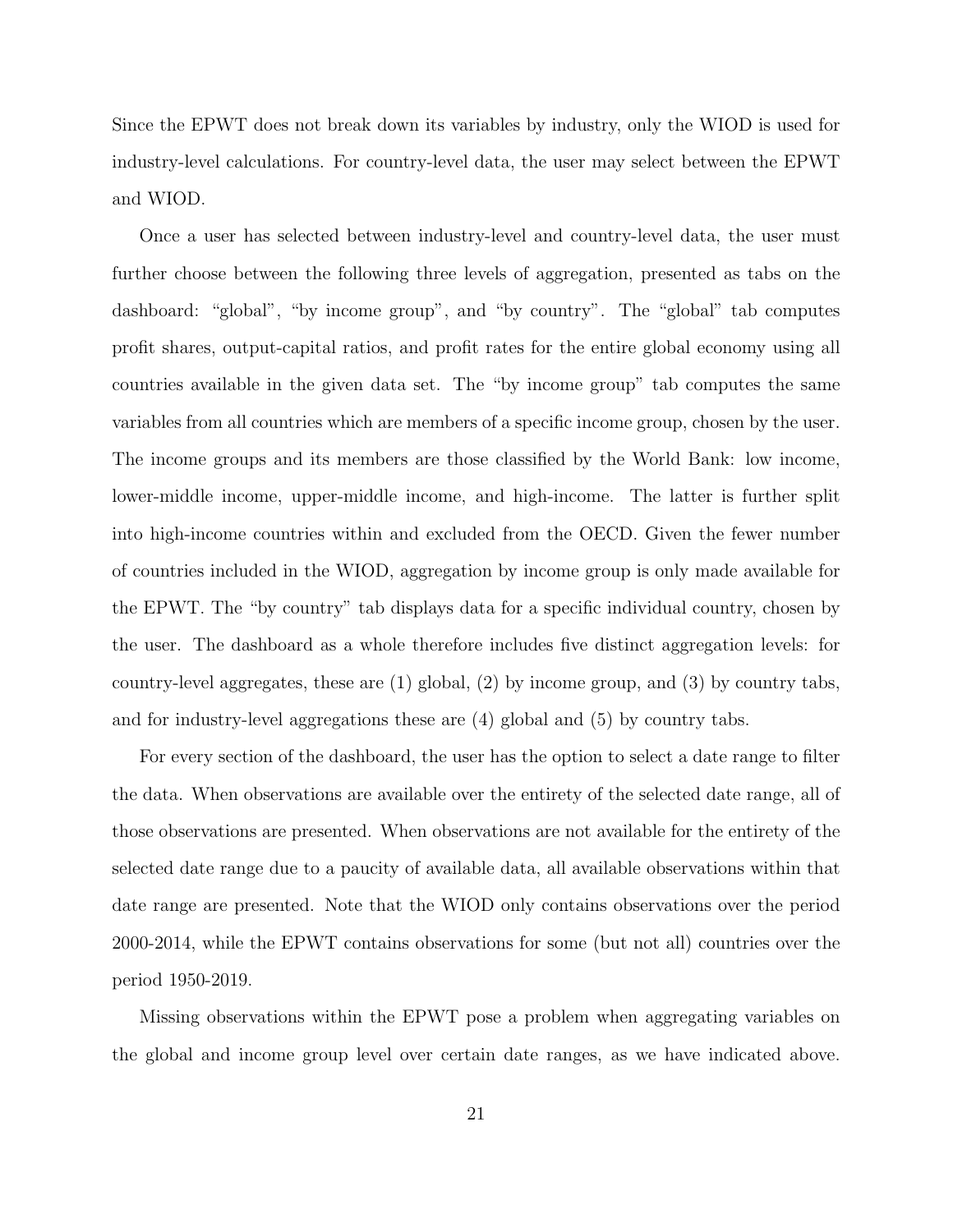When one country is missing an observation in some years of the chosen date range but contains observations in other years within the chosen date range, the inclusion of that country in a global or income-group profit rate would result in aggregated variables which include a different number of countries for different years within that date range. Therefore, the user may select between two methods of calculation: one which includes every available observation–and, as a result, may include different numbers of countries over the chosen date range–and one which only includes those countries which contain observations in every year of the chosen date range, thus resulting in a consistent number of countries included in the aggregated variables over the entire duration of that date range. Although some countries do not contain observations in the WIOD for certain industries, the WIOD nevertheless contains at least some observations for every country in each year throughout the period 2000- 2014; therefore, when the WIOD is selected, all available countries are used in aggregated calculations over any selected date range.

The variables taken from the EPWT and WIOD are in current prices of local currencies. To compute global aggregates, local currencies must be converted into common units. The user may select between the use of nominal exchange rates and purchasing power parities (PPPs) for conversion into US dollars.<sup>10</sup>

For each of the five distinct panels in the dashboard–for the five distinct aggregation levels listed above–the dashboard displays two plots. The first plot displays a time-series of the rate of profit over the selected date range for the selected level of aggregation. The second plot displays the medium run decomposition of the rate of profit into two components: the profit share and the output-capital ratio. The user has the option to display these variables as a time-series or as a bar plot which shows the average rate of growth of the two variables, as well as the rate of profit, over the selected date range. So long as there are more than

<sup>&</sup>lt;sup>10</sup>Note that due to limited availability of PPP and exchange rate data, the use of these conversion factors diminishes the number of countries available for global aggregation. The title of each plot indicates the number of countries included in the world profit rate.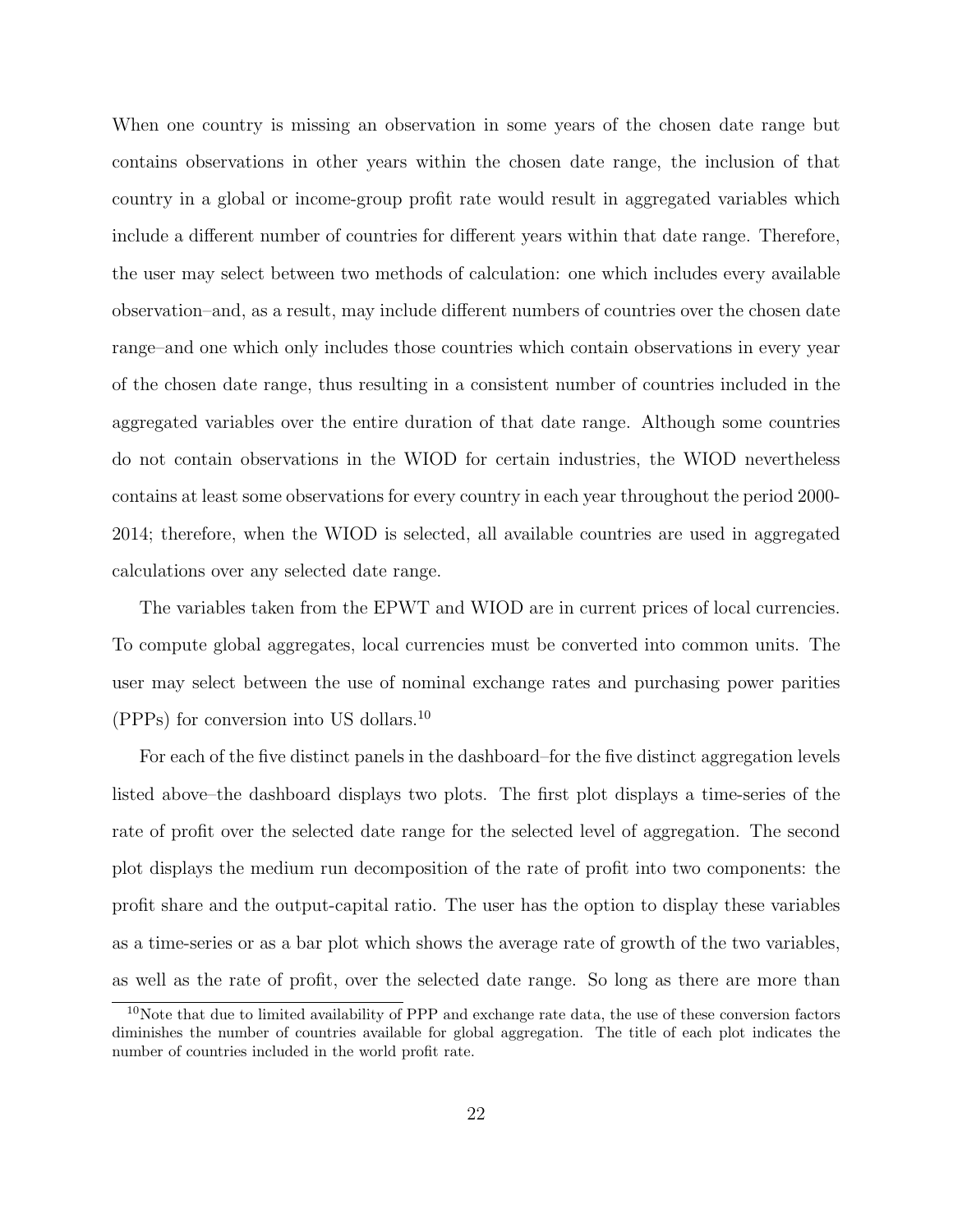two years selected in the date range, the average rate of growth is calculated as the ordinary least squares regression coefficient of the logarithm of the given variable on a constant and a linear time trend. If there are only two years selected, the rate of growth is computed directly.

The user has the option to display the following types of trend lines over time-series plots: linear, loess, quadratic, and cubic. The user may download any plot displayed, with a choice of file types in the side panel. The user may also download the data used to generate the plots in .csv format, which includes all available observations for the rate of profit, profit share, and output-capital ratio over the selected date range for the chosen level of aggregation.

# 7 Conclusion

In this paper we have reported estimates of world profit rates for the period 1960-2019. The world profit rate series has been constructed by aggregating country-level and industry-level profit rates for a large group of capitalist countries. Aggregation uses both PPP and nominal exchange rates. We find that the world profit rate series displays an overall negative linear trend from 1960 to 2019. Our results generally demonstrate similar broad trends in the world rate of profit as calculated by Maito (2014) and Roberts (2015).

Using a medium run decomposition analysis, we find that the decline in the world profit rate has been completely driven by a fall in the output-capital ratio. The same pattern is visible in two sub-periods, 1960-1980 and 1981-2019, with the decline being much sharper in the first than in the second period. In both sub-periods, the decline in the world profit rate has been driven by a fall in the output-capital ratio.

The evidence presented in this paper shows that technological problems have been the main cause of the declining profitability at the level of the world economy. It is technological problems that have led to a declining trend in the world output-capital ratio. Regressive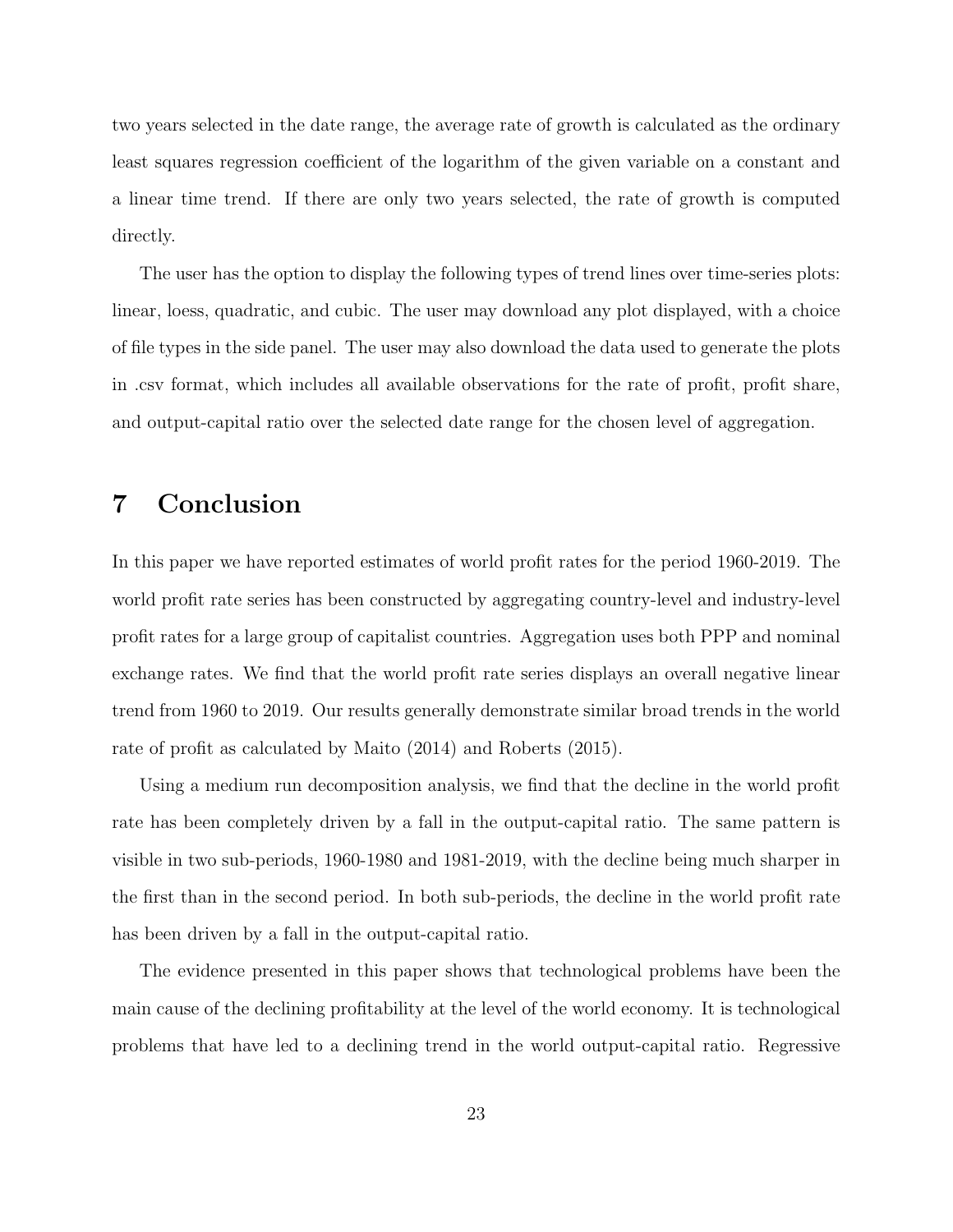distribution of income, i.e. an increase in the profit share, has propped up the profit rate. In the absence of the regressive income redistribution, the world profit rate would have declined by a greater magnitude. That technological problems, the key strength of capitalism, have been the primary contributor to the declining profit rate in the world capitalist economy is exactly in line with Marx's insights into the contradictory dynamics of capitalism.

Future research on world profitability should explore several outstanding issues. What has been the primary cause of the decline in the output-capital ratio at the global level? While it is clear that the information technology revolutions managed to reverse the decline in the world output-capital ratio for a decade or two in the early 1990s, that effect quickly wore off. What is the reason for this? Why did capitalism not manage to keep the outputcapital ratio rising for a longer duration? What are the implications of the declining trend in the world profit rate for global capital accumulation? These are some of the issues that might be taken up in future research.

## References

- Li, M., Xiao, F., and Zhu, A. (2007). Long waves, institutional changes, and historical trends: A study of the long-term movement of the profit rate in the capitalist worldeconomy. Journal of World-Systems Research, 13(1):33–54.
- Maito, E. E. (2014). The historical transience of capital: the downward trend in the rate of profit since XIX century. MPRA Paper 55894, University Library of Munich, Germany.
- Maito, E. E. (2018). The Tendency of the Rate of Profit to Fall Since the Nineteenth Century and a World Rate of Profit. In Carchedi, G. and Roberts, M., editors, World in crisis: a global analysis of Marx's law of profitability. Haymarket Books, Chicago, Illinois.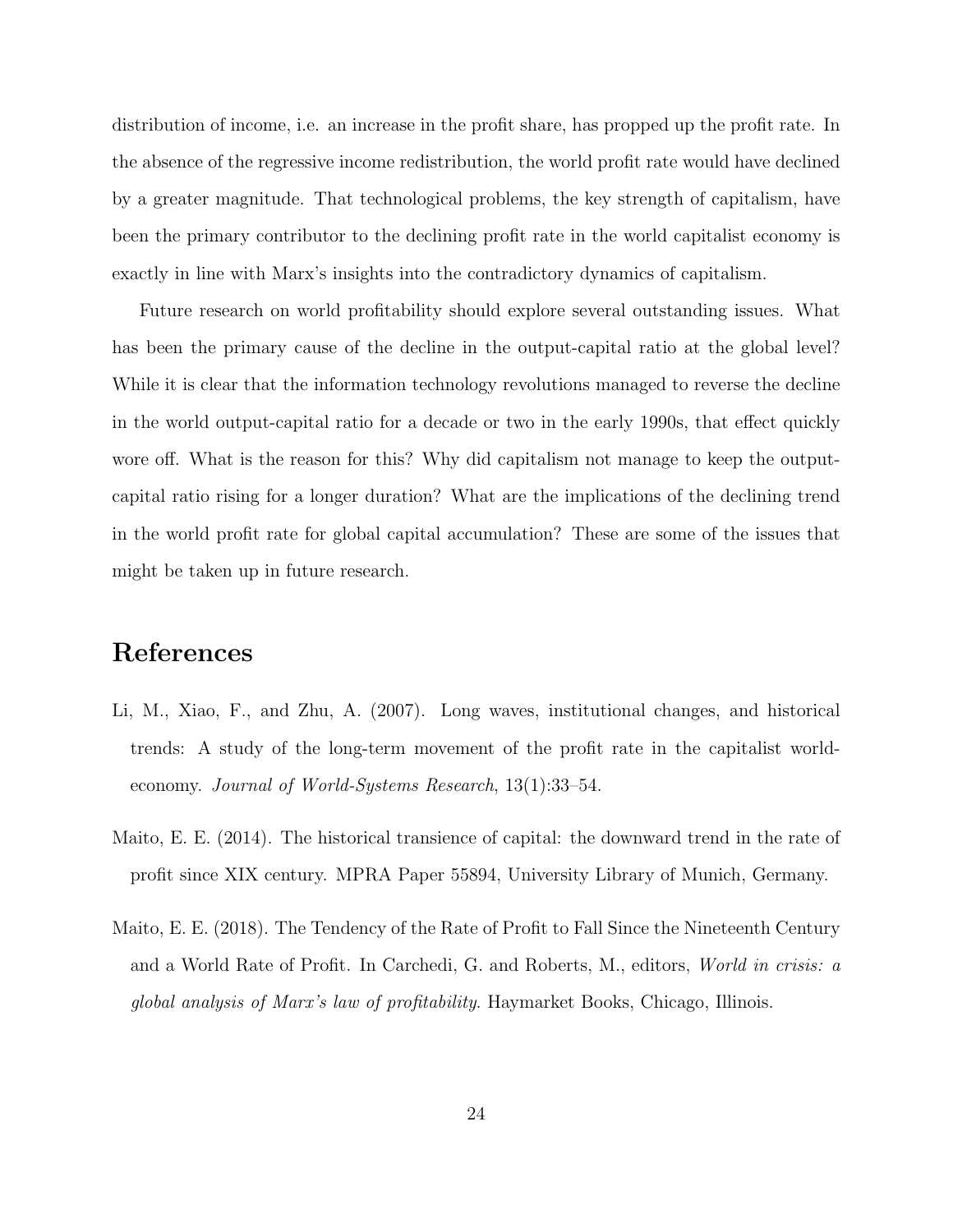- Marquetti, A., Morrone, H., and Miebach, A. (2012). The Extended Penn World Tables 7.0. Texto para Discussão 2021/01, UFRGS.
- OECD (2021). PPPs and Exchange Rates. https://stats.oecd.org/viewhtml.aspx? datasetcode=SNA\_TABLE4& lang=en.
- Roberts, M. (2012). A World Rate of Profit. http://gesd.free.fr/mrwrate.pdf.
- Roberts, M. (2015). Revisiting a world rate of profit. https://thenextrecession.files. wordpress.com/2017/09/revisiting-a-world-rate-of-profit-june-2015.pdf.
- Timmer, M. P., Dietzenbacher, E., Los, B., Stehrer, R., and de Vries, G. J. (2015). An Illustrated User Guide to the World Input-Output Database: The Case of Global Automotive Production. Review of International Economics, 23(3):575–605.
- WB (2021). World Bank Country and Lending groups. https://datahelpdesk.worldbank. org/knowledgebase/articles/906519.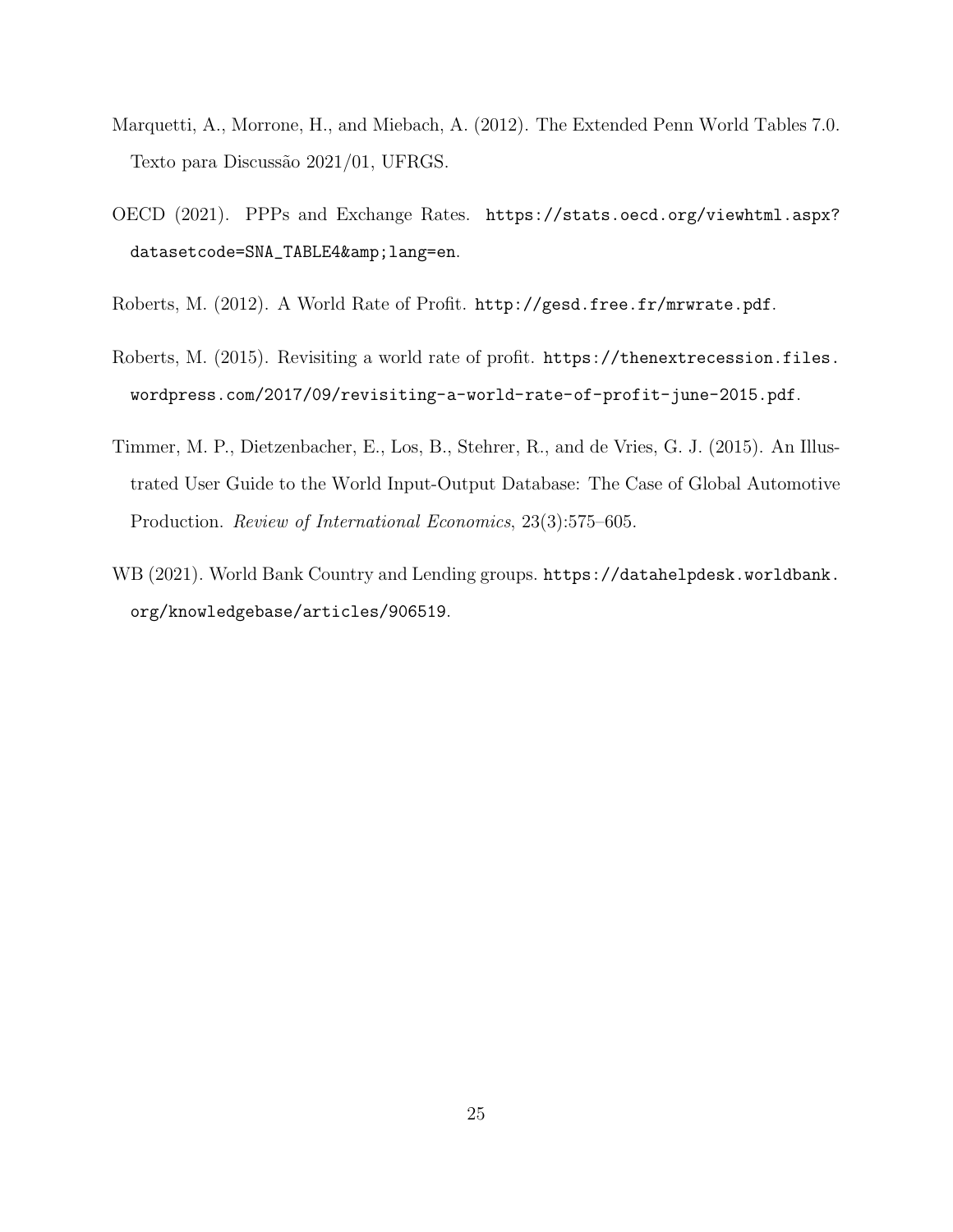

Mean and Median Rate of Profit Across Countries, 1950−2019

Figure 1: Mean and median of country-level profit rates in each year between 1950 and 2019.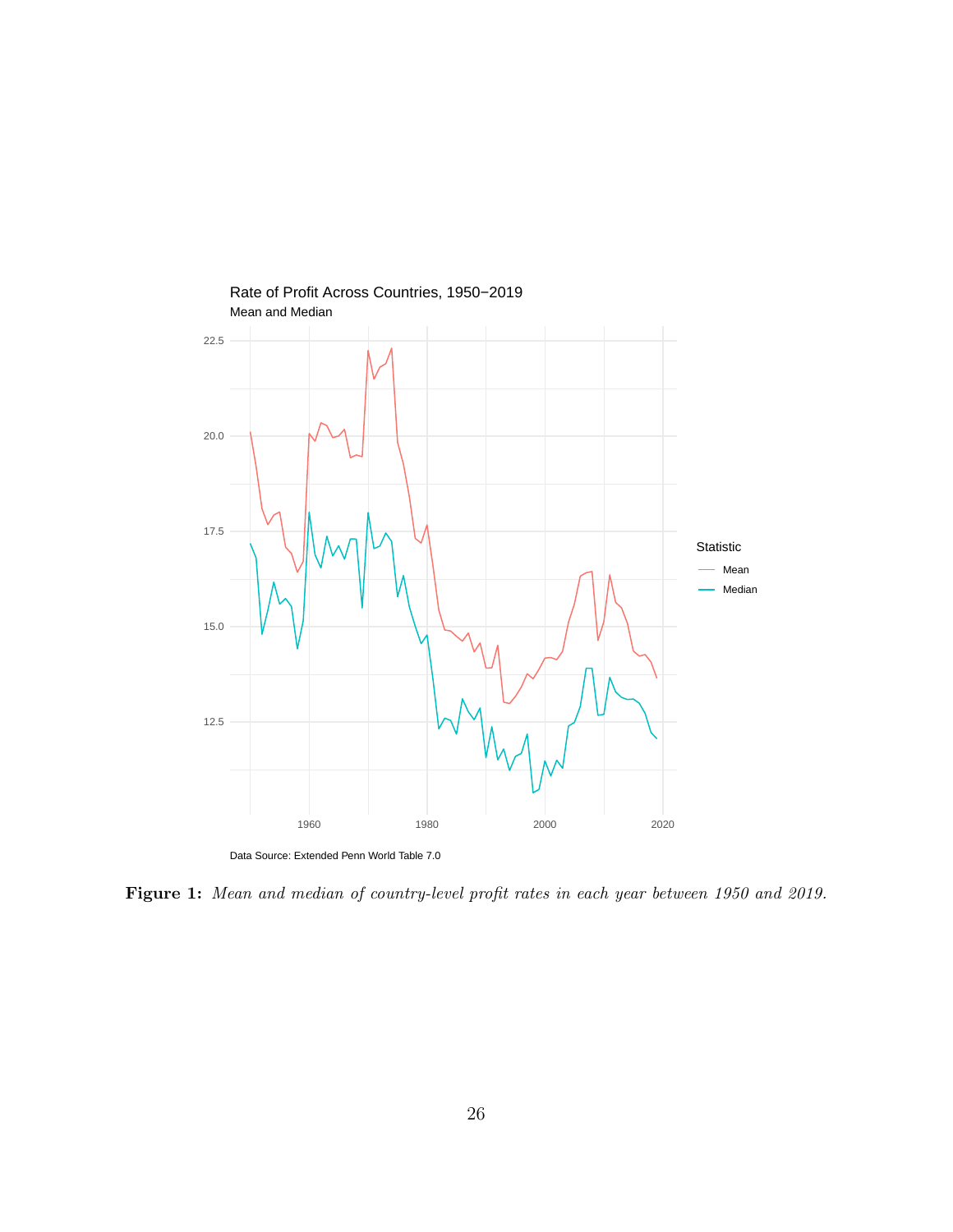

Data Source: Extended Penn World Table 7.0

Figure 2: Standard deviation and interquartile of country-level profit rates range in each year between 1950 and 2019.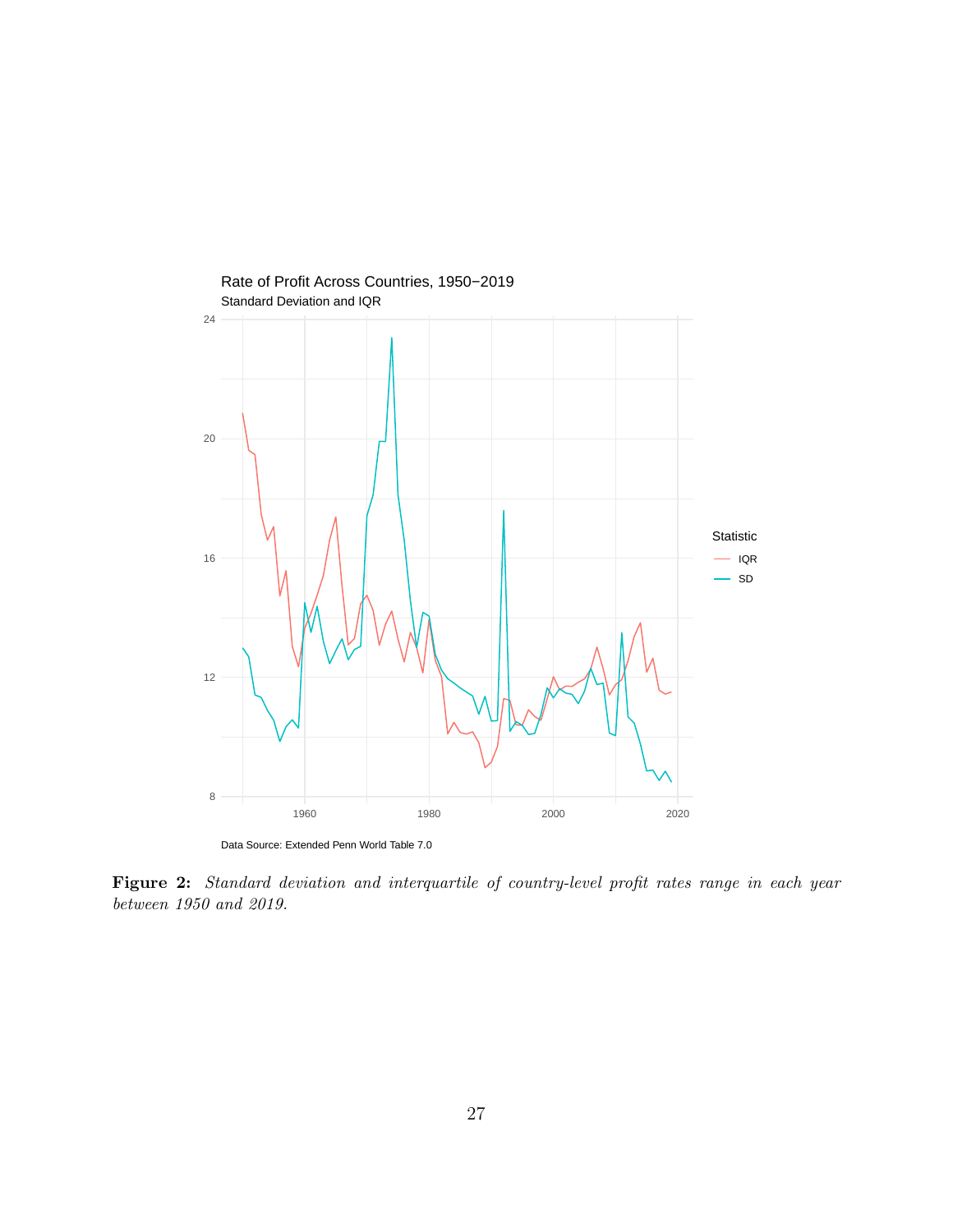

Data Source: Extended Penn World Table 7.0

Figure 3: Number of countries with observation on the rate of profit, profit share and the outputcapital ratio in each year between 1950 and 2019.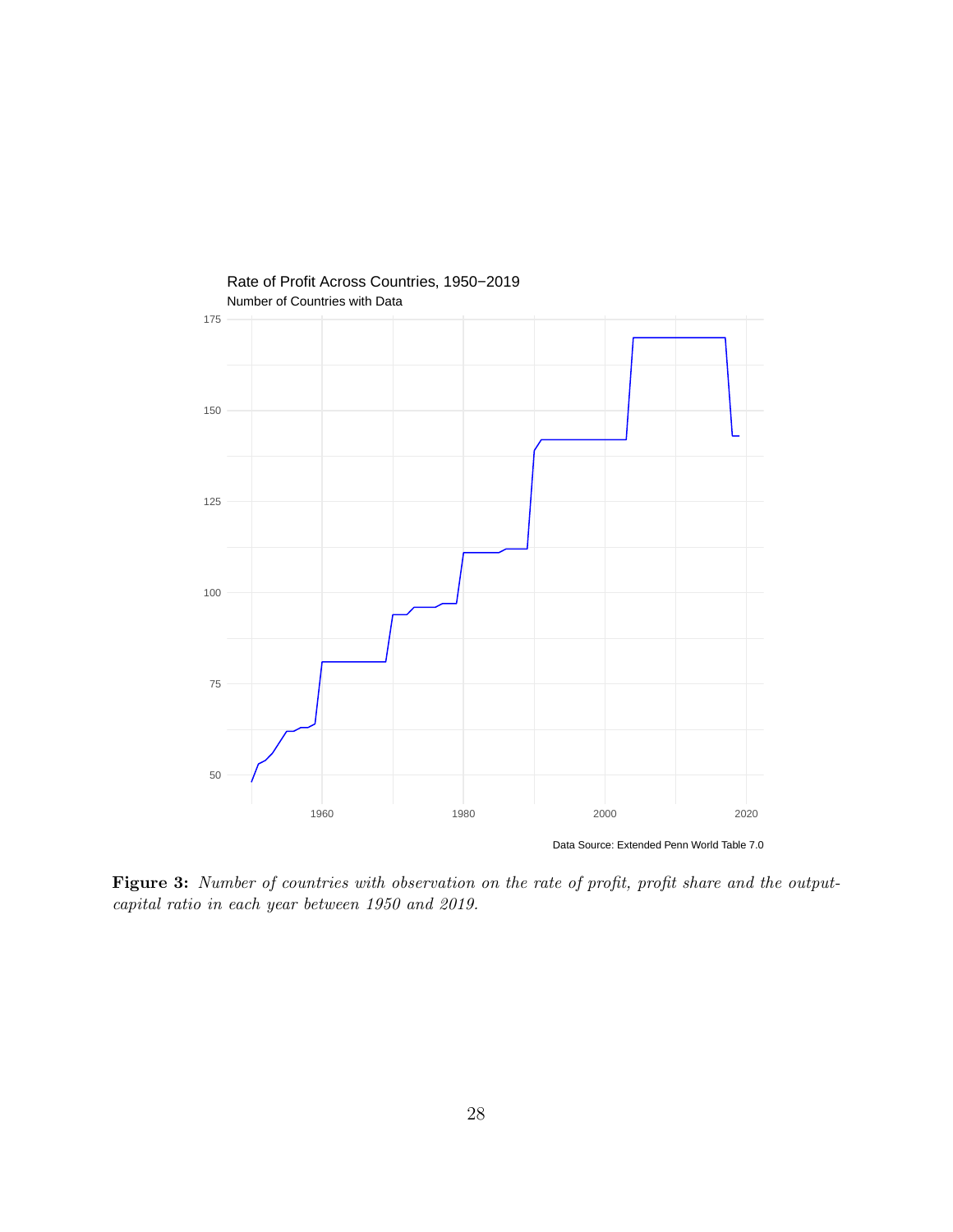

Figure 4: World profit rate as the aggregate of country-level profit rates between 1960 and 2019. The aggregation uses PPP exchange rates to convert country-level variables into US dollars. All country-year observations are used for aggregation.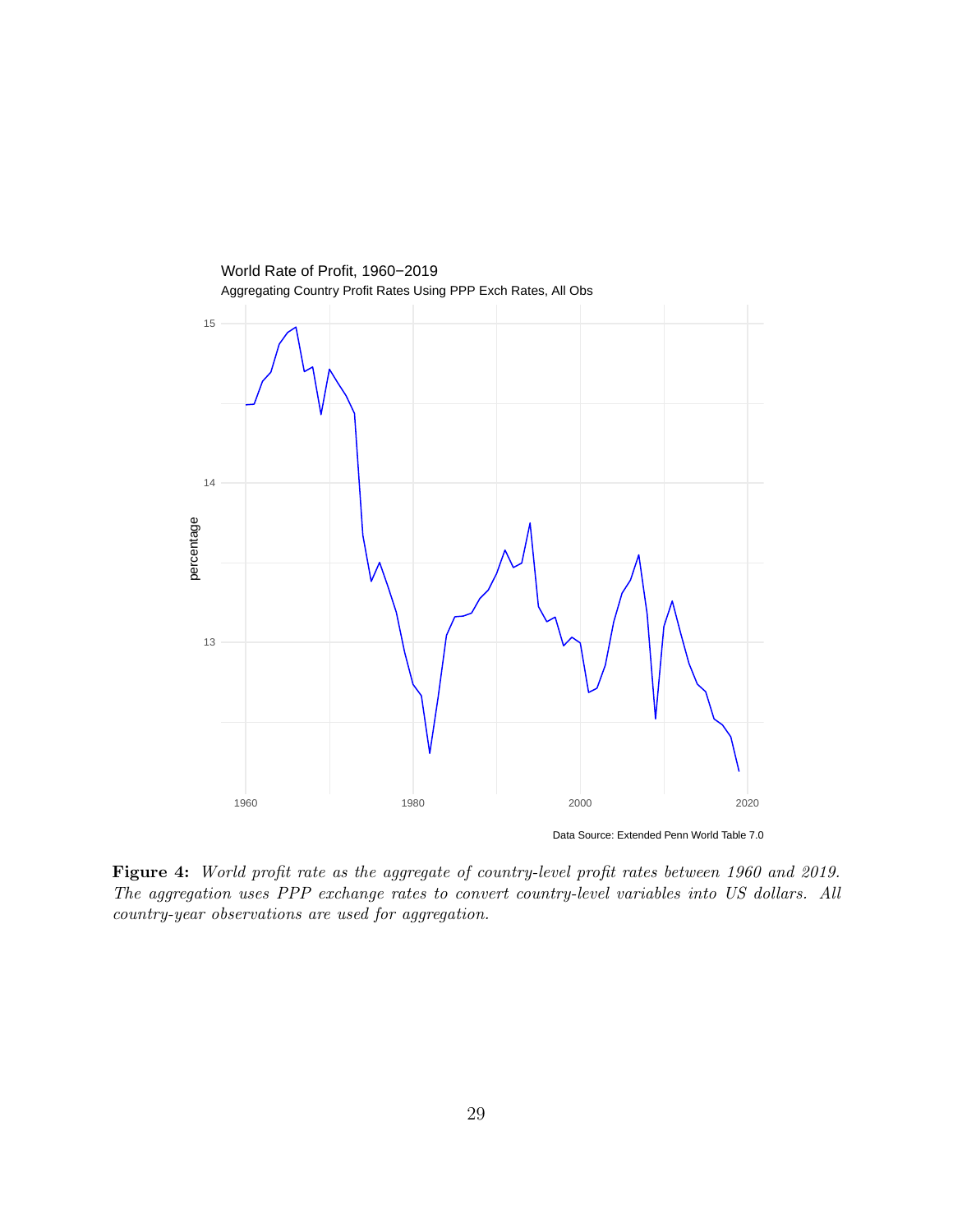

Figure 5: World profit rate as the aggregate of country-level profit rates between 1960 and 2019. The aggregation uses nominal exchange rates to convert country-level variables into US dollars. All country-year observations are used for aggregation.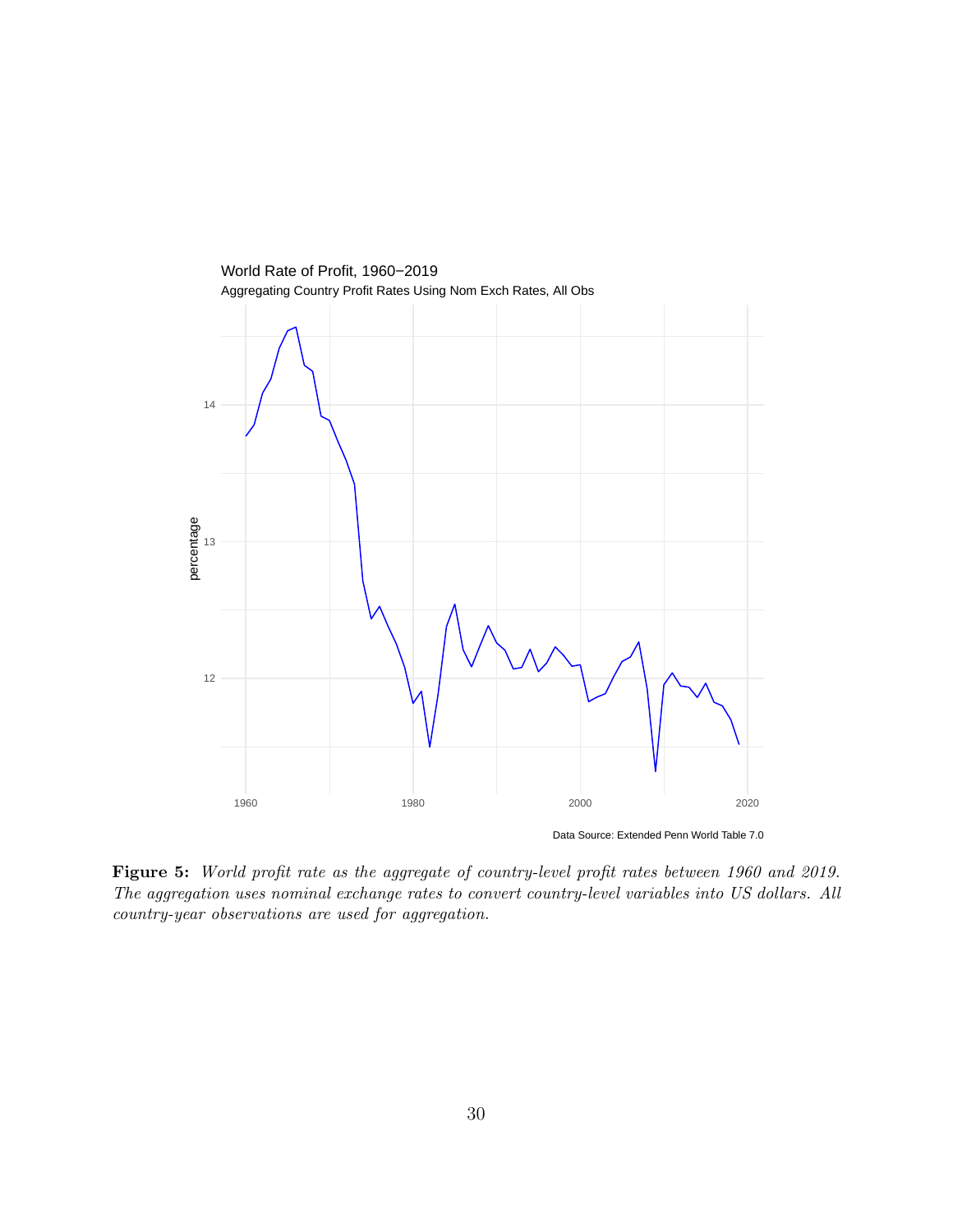

Data Source: Extended Penn World Table 7.0

Figure 6: Number of countries with non-missing observations that were used to compute world profit using PPP exchange rates between 1960 and 2019.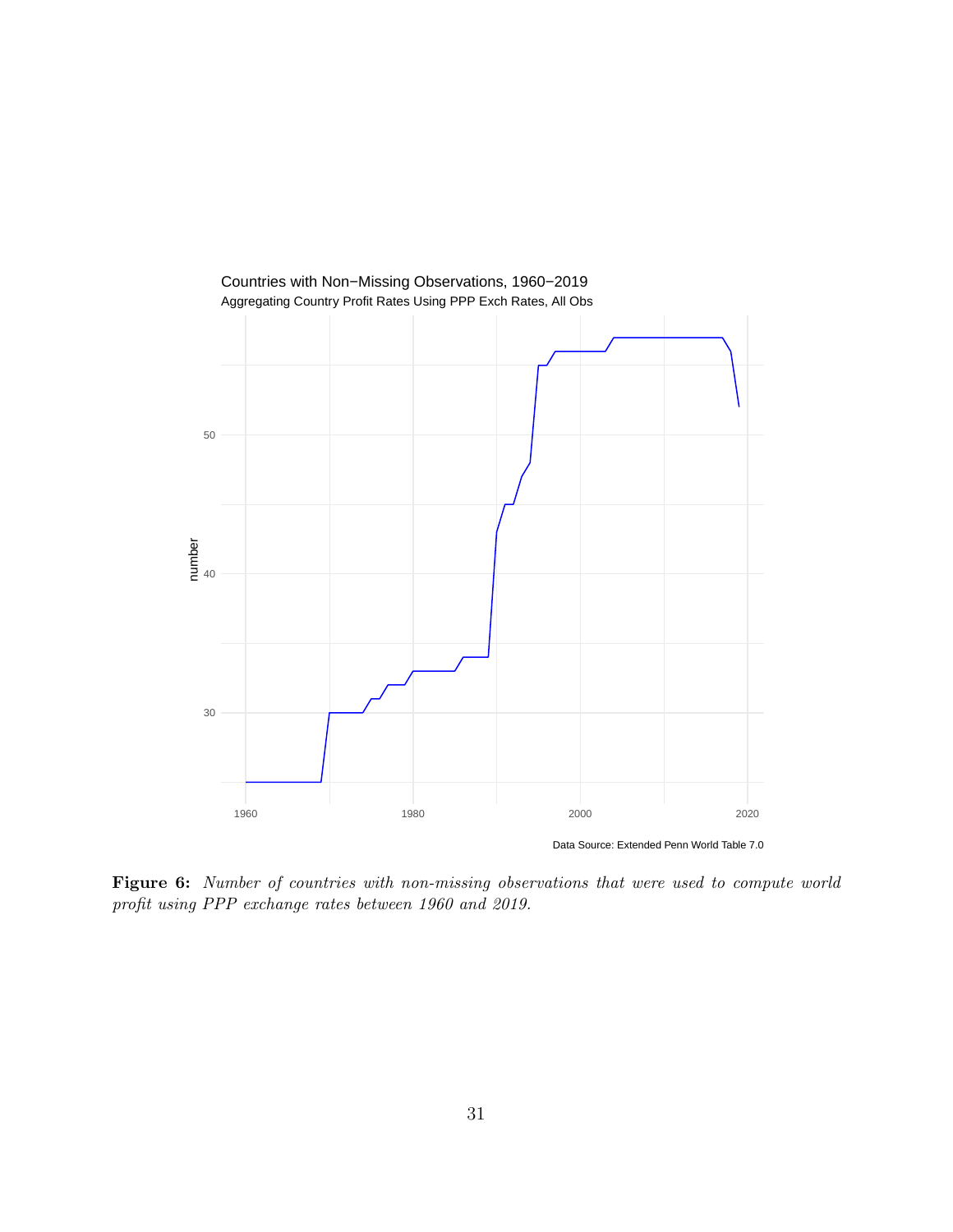

Data Source: Extended Penn World Table 7.0

Figure 7: Number of countries with non-missing observations that were used to compute world profit using nominal exchange rates between 1960 and 2019.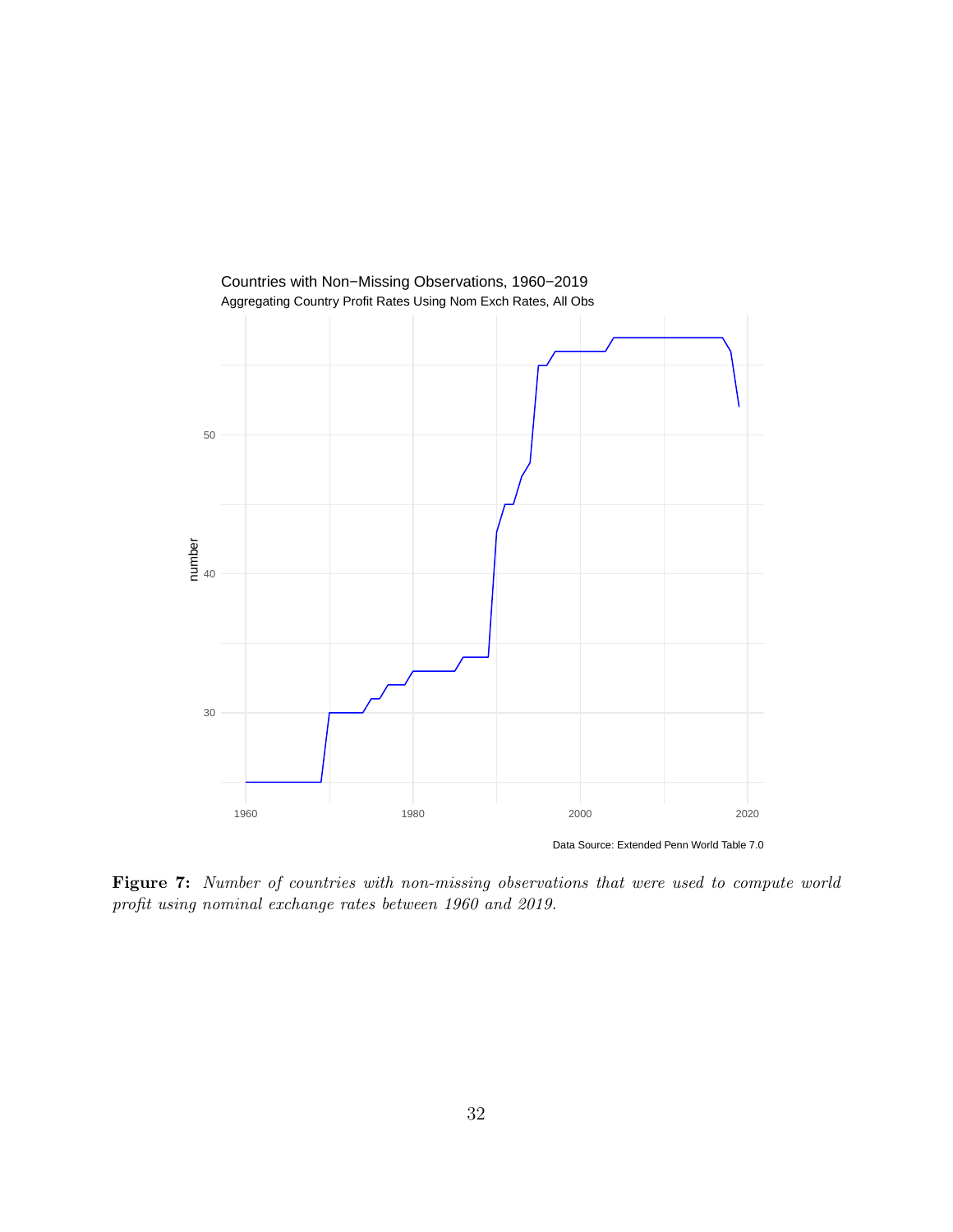

Data Source: Extended Penn World Table 7.0

Figure 8: World profit rate as the aggregate of country-level profit rates between 1960 and 2019. The aggregation uses PPP exchange rates to convert country-level variables into US dollars. A balanced panel of country-year observations are used for aggregation.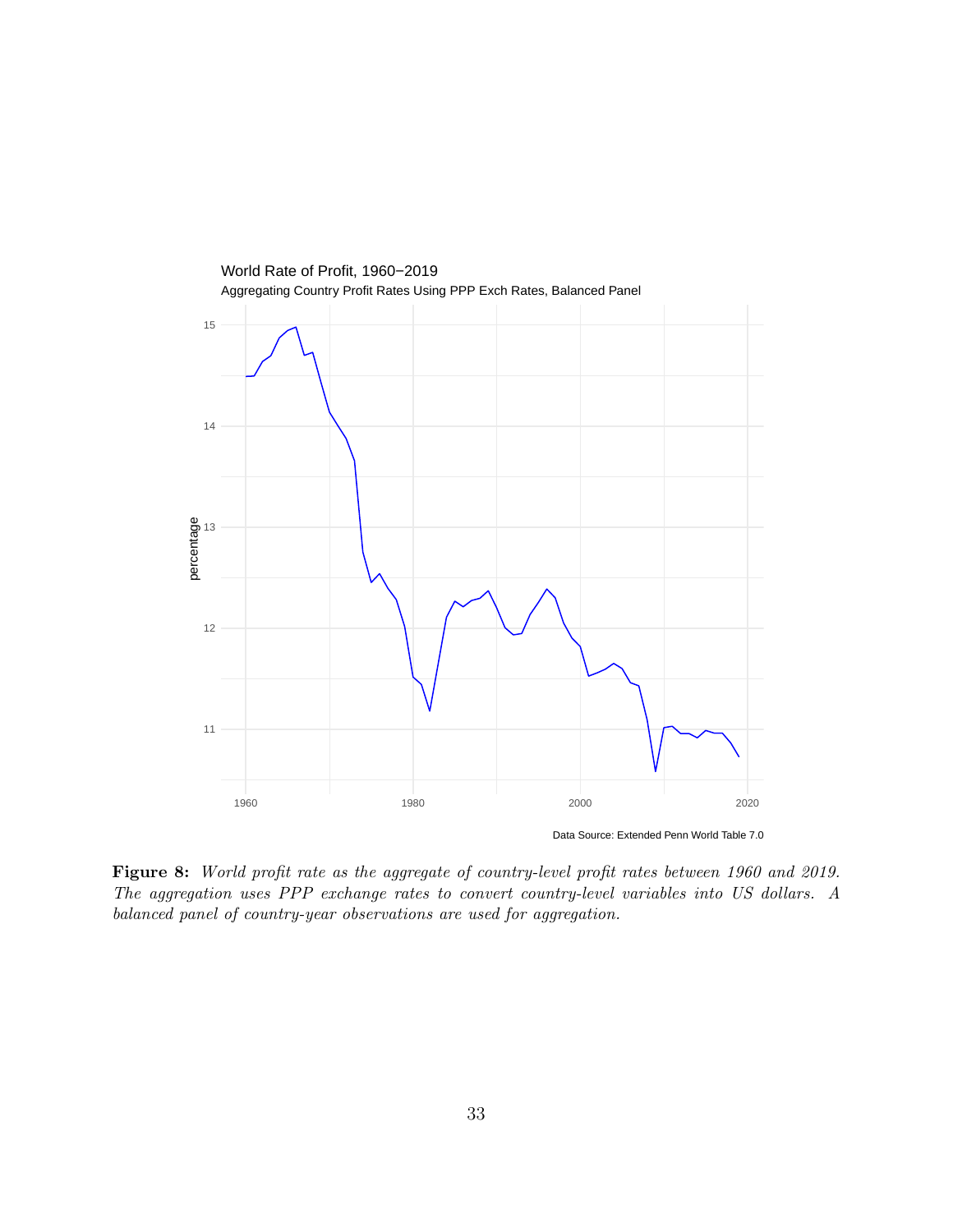

Figure 9: World profit rate as the aggregate of country-level profit rates between 1960 and 2019. The aggregation uses nominal exchange rates to convert country-level variables into US dollars. A balanced panel of country-year observations are used for aggregation.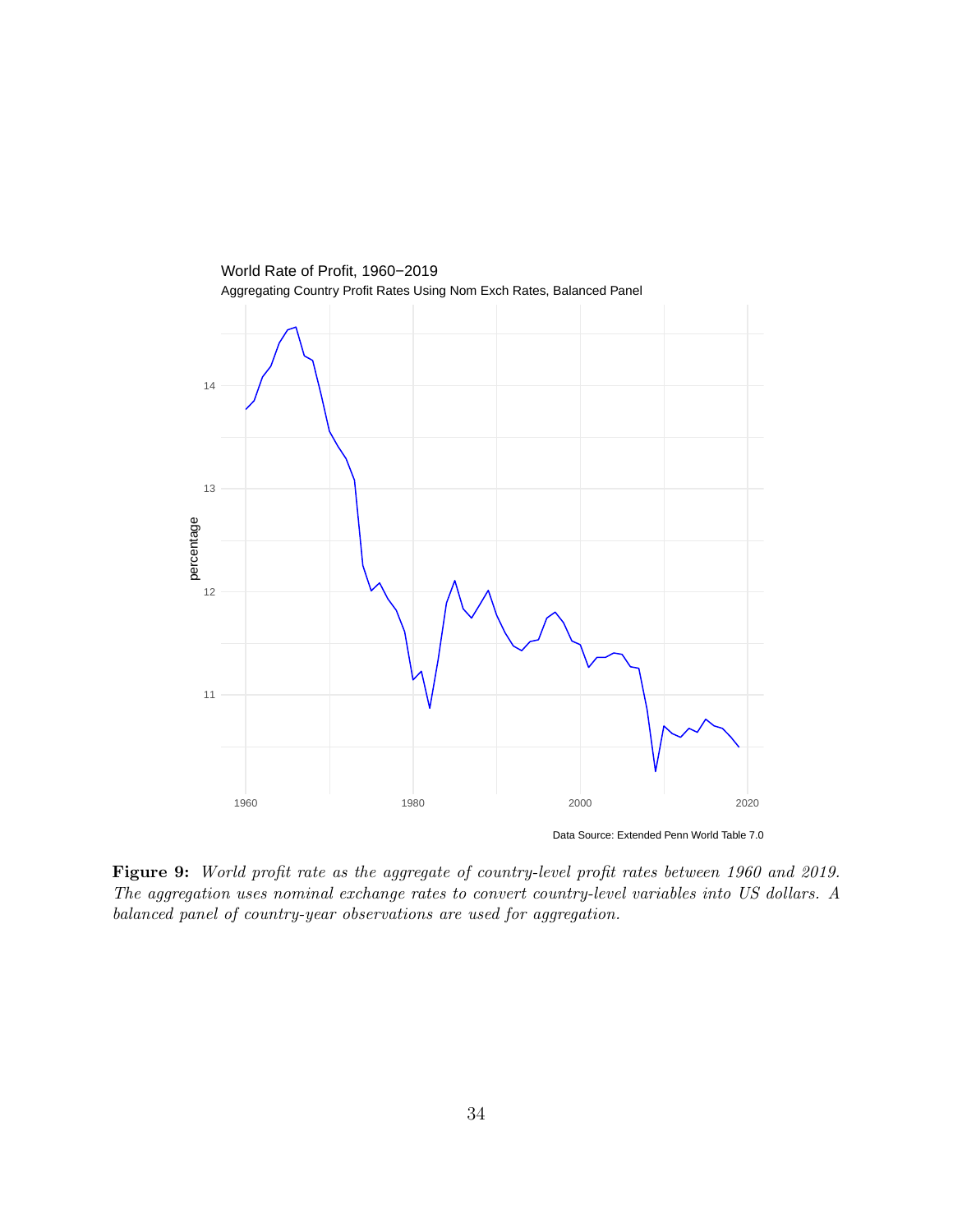

Data Source: World Input Output Database

Figure 10: Mean and median of industry-level profit rates in each year between 2000 and 2014. Industry-level magnitudes at the world level are constructed by aggregating country-level industry data using PPP exchange rates.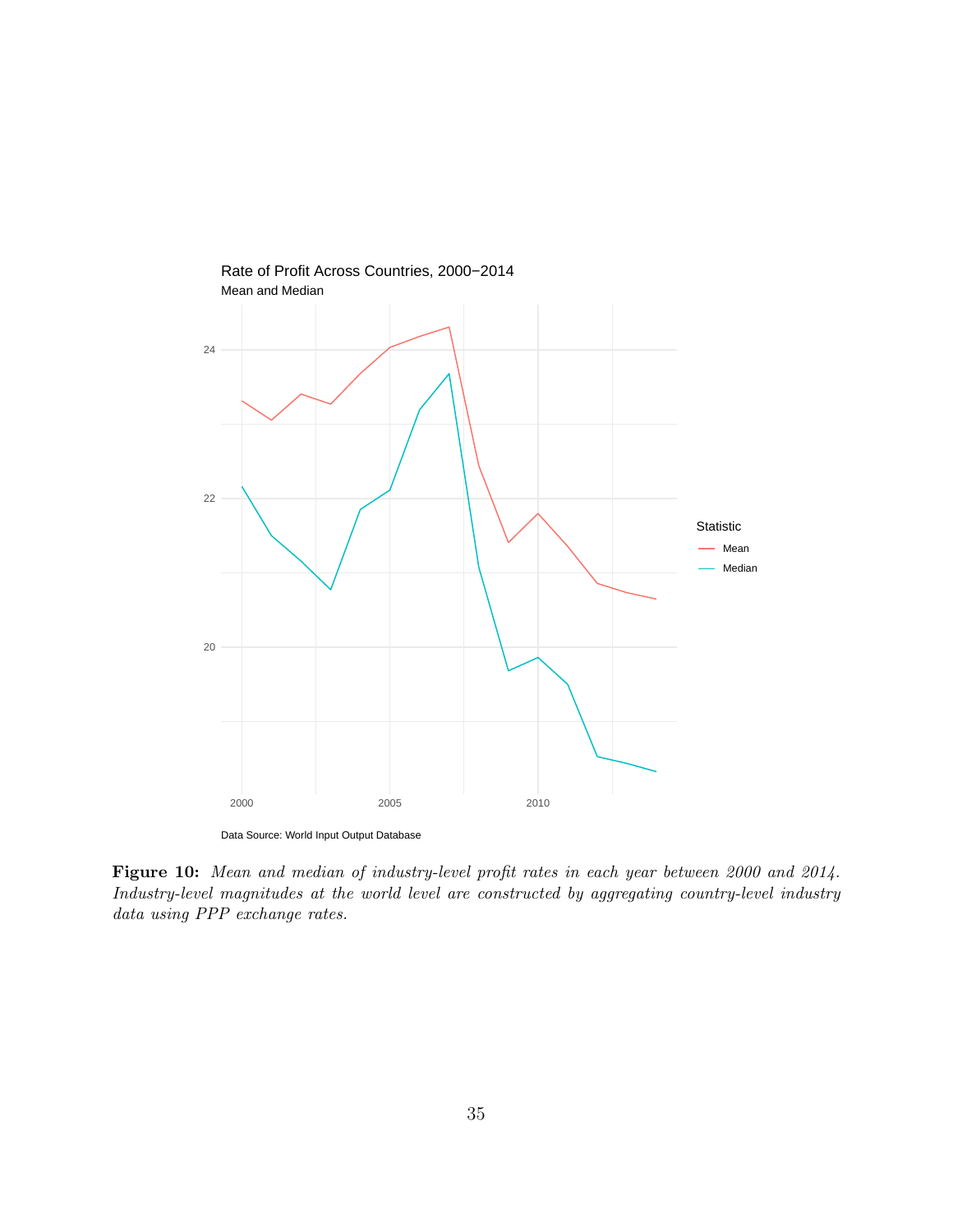

Figure 11: Mean and median of industry-level profit rates in each year between 2000 and 2014. Industry-level magnitudes at the world level are constructed by aggregating country-level industry data using nominal exchange rates.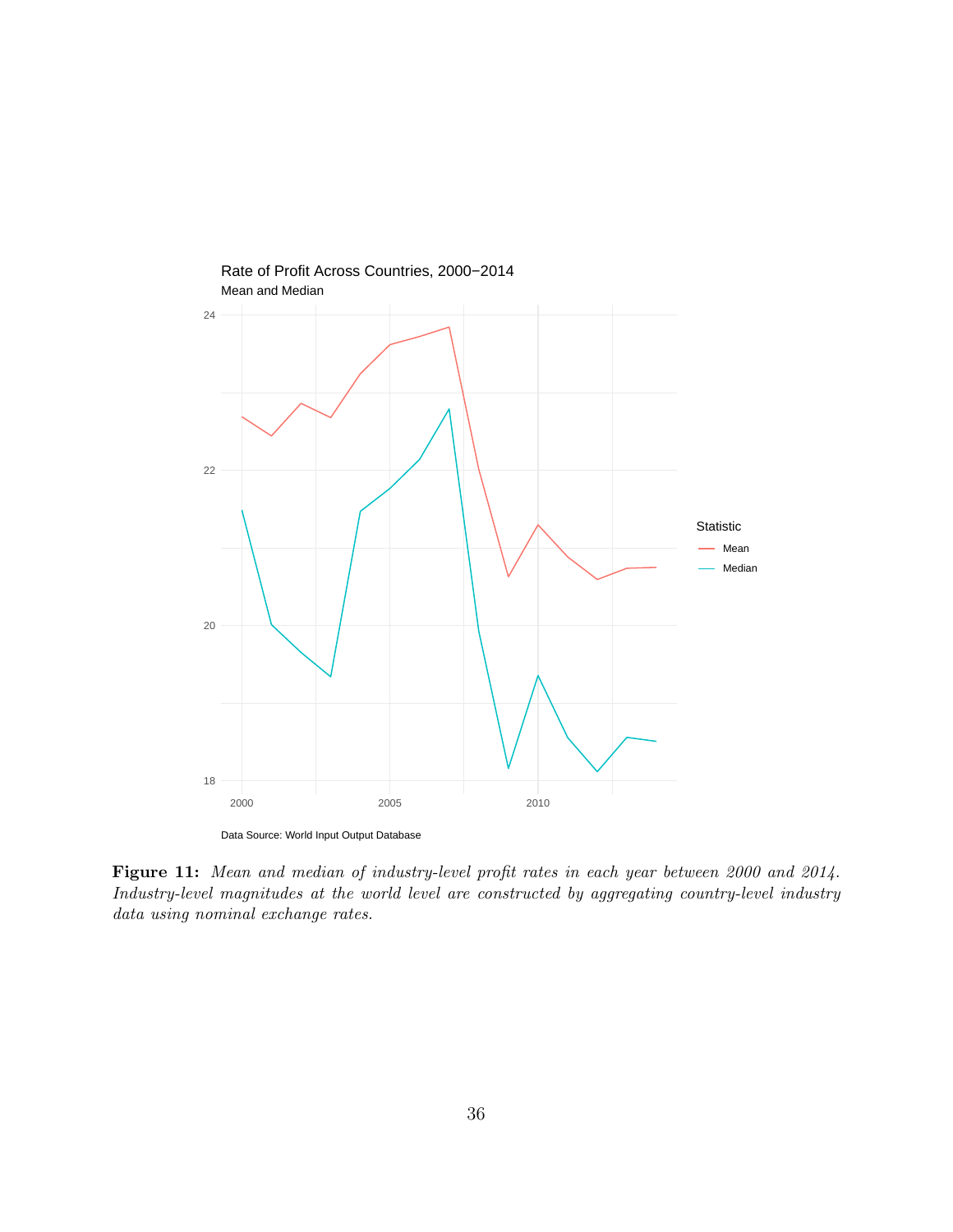

Figure 12: Standard deviation and interquartile of industry-level profit rates range in each year between 2000 and 2014. Industry-level magnitudes at the world level are constructed by aggregating country-level industry data using PPP exchange rates.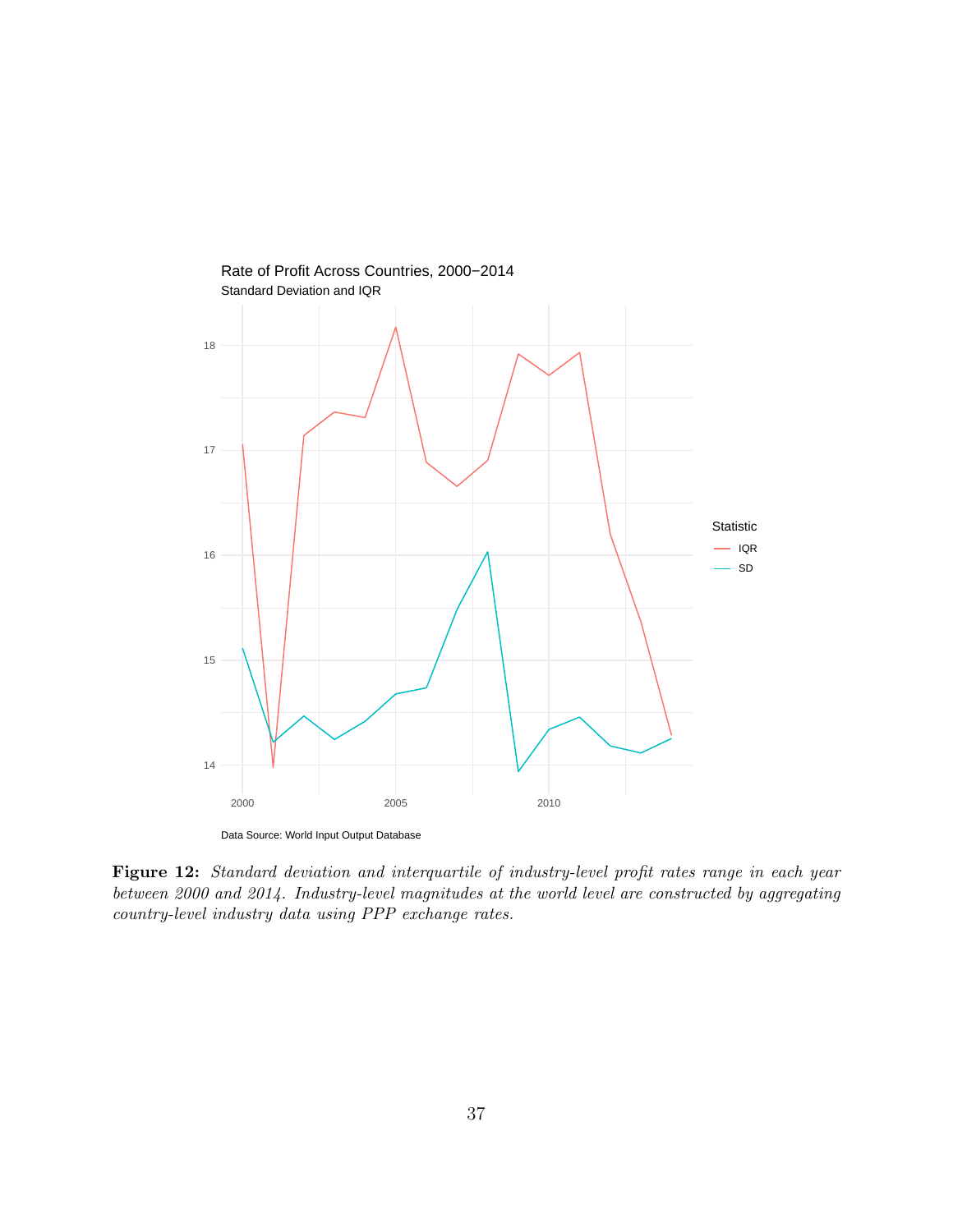

Figure 13: Standard deviation and interquartile of industry-level profit rates range in each year between 2000 and 2014. Industry-level magnitudes at the world level are constructed by aggregating country-level industry data using nominal exchange rates.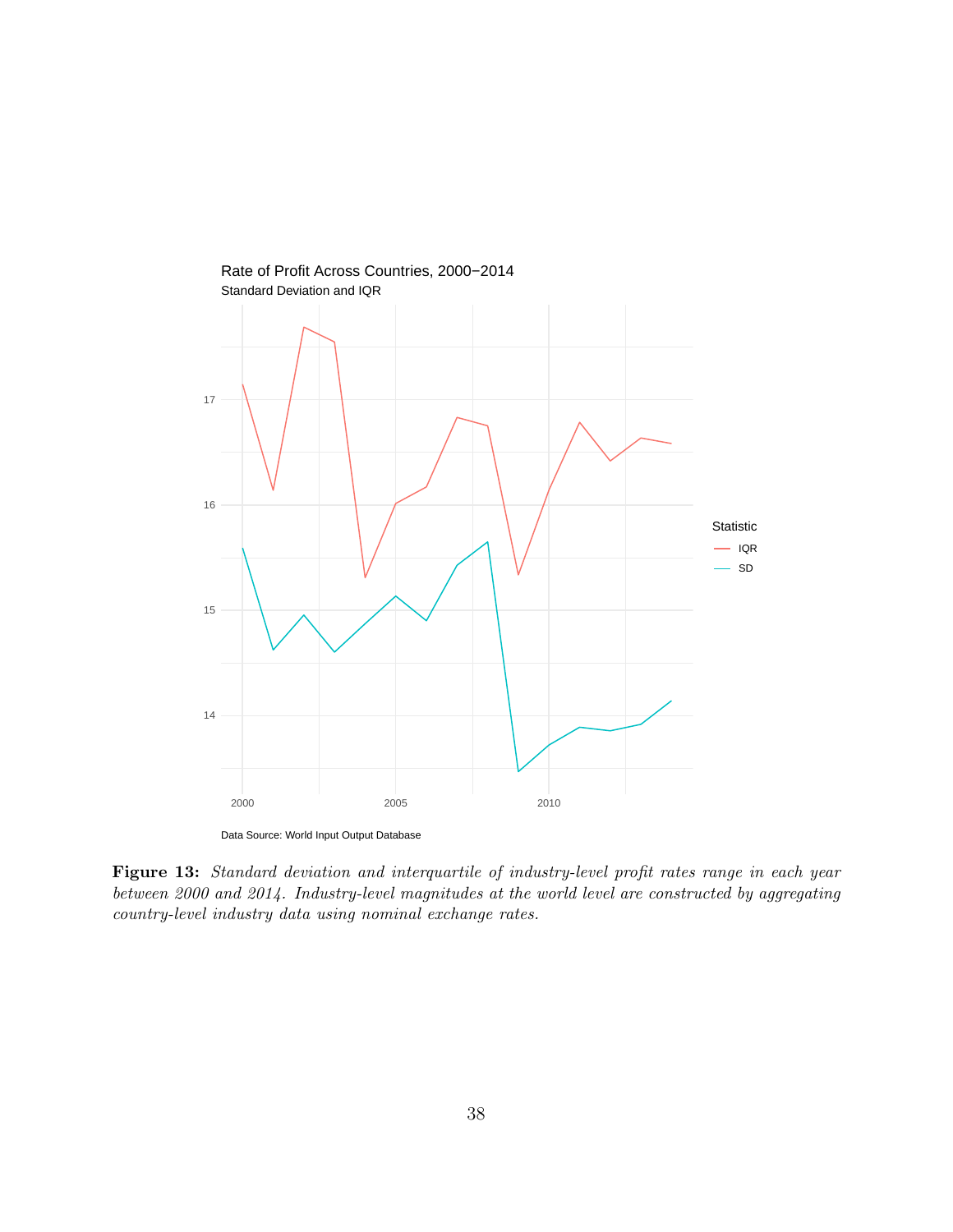

Figure 14: World profit rate as the aggregate of industry-level profit rates between 2000 and 2014. The aggregation uses PPP exchange rates to convert country-level variables into US dollars magnitudes at the world industry-level, and then aggregates across industries to arrive at the world profit rate.